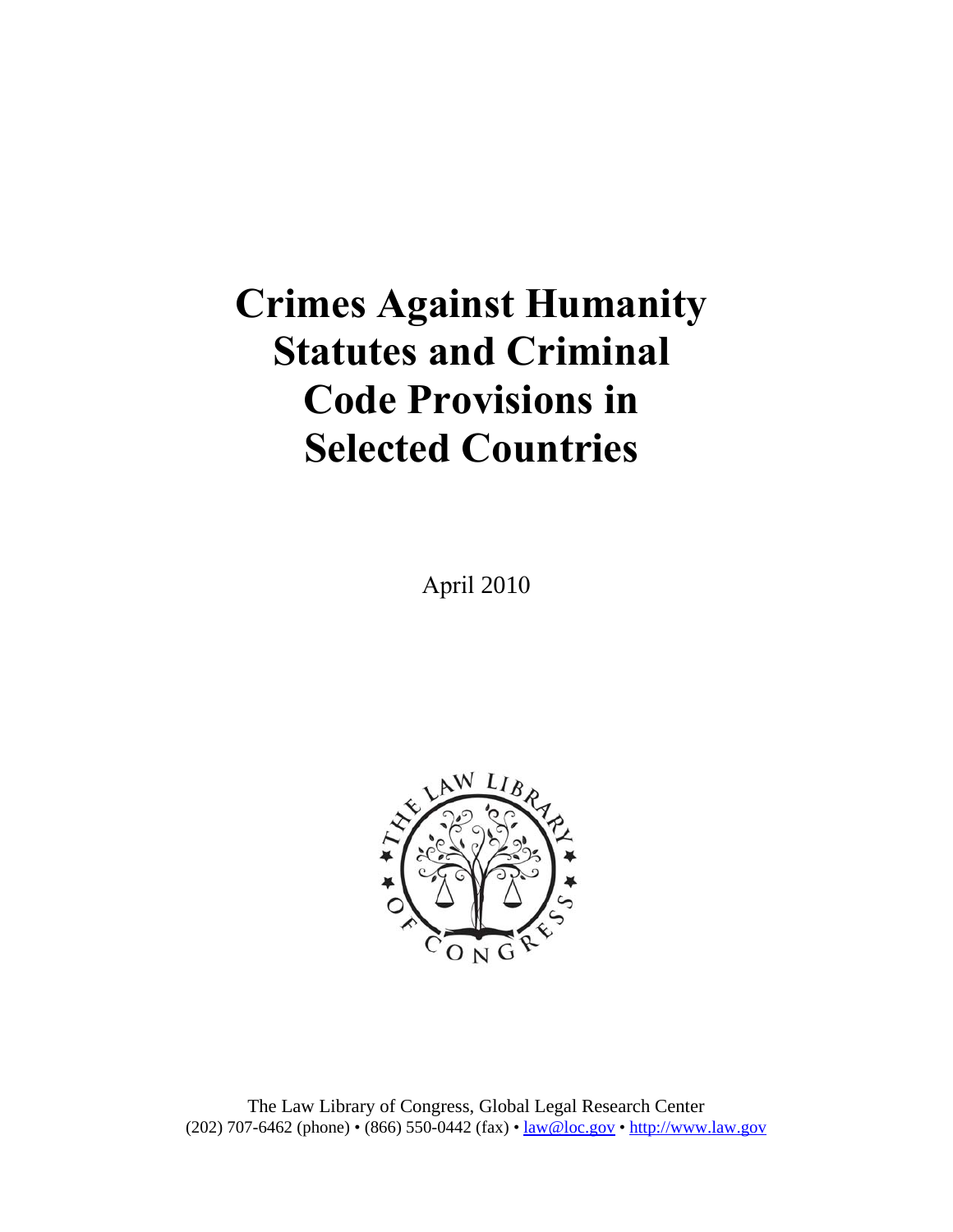# **LAW LIBRARY OF CONGRESS**

# **MULTINATIONAL REPORT**

## **CRIMES AGAINST HUMANITY STATUTES AND CRIMINAL CODE PROVISIONS**

#### Argentina

Argentina ratified the Rome Statute of the International Criminal Court (Rome Statute) on November 2000.<sup>[1](#page-1-0)</sup> The implementing legislation was adopted by Law 26200 of December 13, 2006. (BOLETIN OFICIAL [B.O.] Jan. 9, 2007, *available at* [http://www.infoleg.gov.ar](http://www.infoleg.gov.ar/infolegInternet/anexos/120000-124999/123921/norma.htm)  [/infolegInternet/anexos/120000-124999/123921/ norma.htm.](http://www.infoleg.gov.ar/infolegInternet/anexos/120000-124999/123921/norma.htm))

Law 26200 adopts into domestic legislation the crimes that fall under the jurisdiction of the International Criminal Court (ICC) through the application of *renvoi* to the provisions of the Rome Statute. This is a way to avoid disparities that might be created by making a unilateral definition of the crimes. The Law provides for criminal sanctions that include imprisonment but does not include any provisions on reparation or rehabilitation of victims. It does include provisions on cooperation with the ICC regarding arrests, surrender, and judicial assistance in general.

## Armenia

An English translation of the Criminal Code for Armenia (adopted on April 18, 2003) can be found at <http://www.legislationline.org/documents/section/criminal-codes>(last visited Apr. 28, 2010). It provides for the prosecution of crimes against humanity and war crimes, placing relevant provisions in specific sections of the Code (Chapter 34, arts. 384-397). The Code subjects to liability all individuals who commit a crime in the country's territory, and subjects its own nationals and residents to liability for crimes committed outside the country, if their act is considered a crime under the laws of Armenia or the country where the crime is committed (art. 15).

## Australia

There are two federal statutes in Australia that refer to proceedings involving crimes against humanity:

• Criminal Code Act 1995 (Cth), *available at* [http://www.comlaw.gov.au/ComLaw/](http://www.comlaw.gov.au/ComLaw/Legislation/ActCompilation1.nsf/0/5423704BFDAC4386CA2576EA00129CE7/$file/CriminalCode1995_WD02.pdf) [Legislation/ActCompilation1.nsf/0/5423704BFDAC4386CA2576EA00129CE7/\\$file/Cri](http://www.comlaw.gov.au/ComLaw/Legislation/ActCompilation1.nsf/0/5423704BFDAC4386CA2576EA00129CE7/$file/CriminalCode1995_WD02.pdf) [minalCode1995\\_WD02.pdf.](http://www.comlaw.gov.au/ComLaw/Legislation/ActCompilation1.nsf/0/5423704BFDAC4386CA2576EA00129CE7/$file/CriminalCode1995_WD02.pdf) The relevant provisions in this legislation were inserted by the International Criminal Court (Consequential Amendments) Act 2002, *available at*

<span id="page-1-0"></span>Rome Statute of the International Criminal Court (of July 17, 1998; entered into force on July 1, 2002), U.N. Doc. A/CONF.183/9\*, United Nations Treaty Collection website, <http://untreaty.un.org/cod/icc/statute/romefra.htm> (last visited Apr. 30, 2010).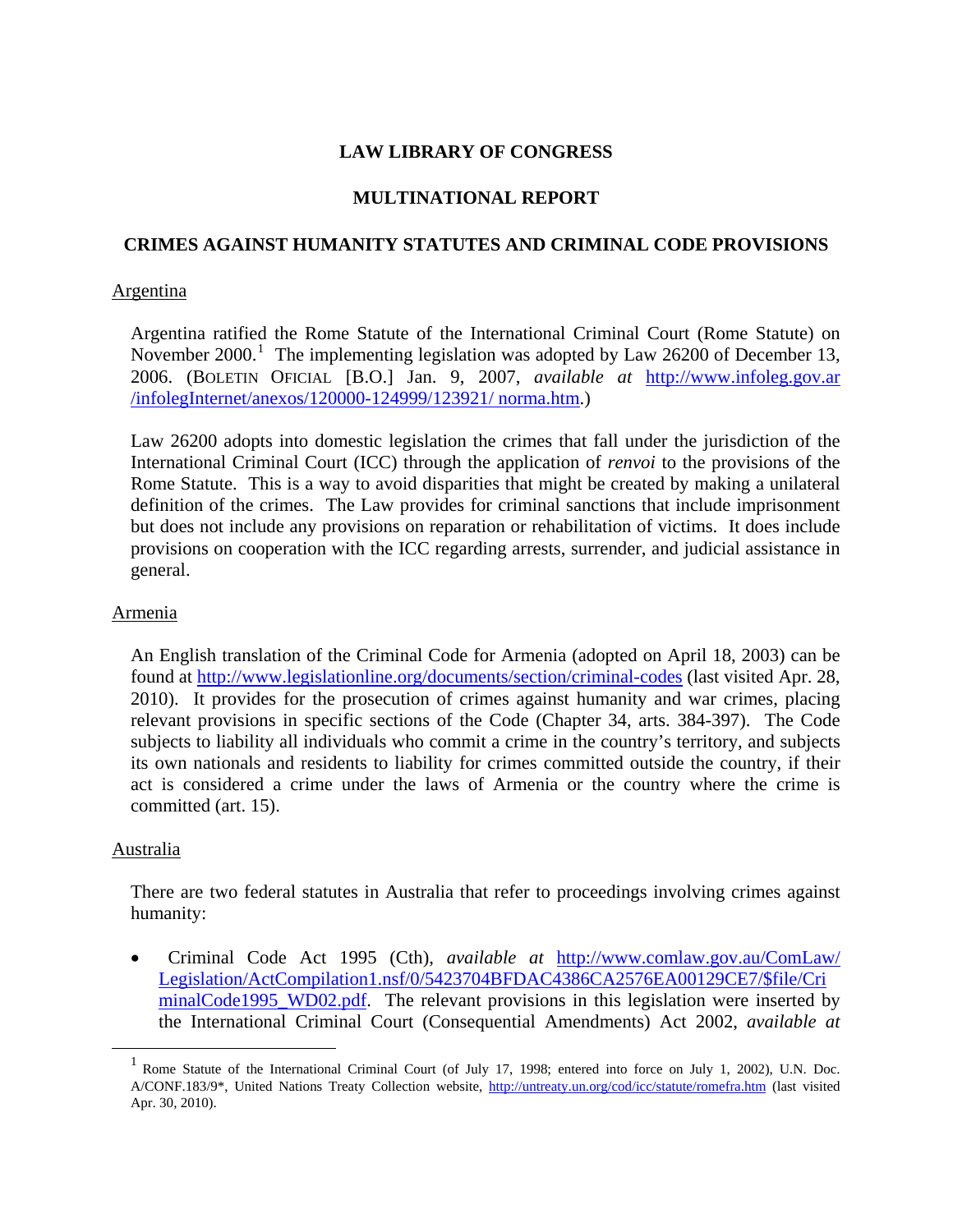http://www.comlaw.gov.au/ComLaw/Legislation/ActCompilation1.nsf/0/640800730D340 CE5CA256F7100563577/\$file/0422002.pdf.

• International Criminal Court Act 2002 (Cth), *available at* [http://www.comlaw.](http://www.comlaw.gov.au/ComLaw/Legislation/ActCompilation1.nsf/0/FA56268B62FE5347CA256F7100563077/$file/0412002.pdf) [gov.au/ComLaw/Legislation/ActCompilation1.nsf/0/FA56268B62FE5347CA256F710056](http://www.comlaw.gov.au/ComLaw/Legislation/ActCompilation1.nsf/0/FA56268B62FE5347CA256F7100563077/$file/0412002.pdf) [3077/\\$file/0412002.pdf.](http://www.comlaw.gov.au/ComLaw/Legislation/ActCompilation1.nsf/0/FA56268B62FE5347CA256F7100563077/$file/0412002.pdf)

The Criminal Code Act 1995 provides that Australian courts can have jurisdiction in cases involving crimes against humanity, even if the offenses are also crimes within the jurisdiction of the International Criminal Court (Criminal Code Act 1995 § 268.1; *see also* International Criminal Court Act 2002, § 3(2).). The relevant offenses are set out in §§ 268.8 to 268.23 of the Code. Jurisdiction is available whether or not the offense was committed in Australia (*Id*. §§ 268.117(1) & 15.4). The Attorney-General must give permission for charges to be brought under these provisions (*Id*. §§ 16.1 & 268.121). There can be no double jeopardy where a person has already been tried for the same offense in the International Criminal Court (*Id*. § 268.118).

The International Criminal Court Act 2002 sets out the procedural requirements relating to Australia's cooperation with, and provision of assistance to, the International Criminal Court.

# Austria

Austria cooperates with the International Criminal Court under a Federal Act on Cooperation with the ICC (Bundesgesetz über die Zusammenarbeit mit dem Internationalen Strafgerichtshof, BUNDESGESETZBLATT [BGBL.] no. 135/2002, translation of §§ 1-8 *available at* [http://www.icrc.org/IHL-NAT.NSF/0/1AB5EA49F1F8B771C1256AFD00 5AB20B\)](http://www.icrc.org/IHL-NAT.NSF/0/1AB5EA49F1F8B771C1256AFD005AB20B), but has not enacted Austrian criminal provisions on crimes against humanity or jurisdictional provisions for such crimes. While the Austrian Penal Code (Strafgesetzbuch, Jan. 24, 1974, BGBl no. 60/1974, *as amended*) contains no provisions on crimes against humanity, it does contain a provision on genocide (*Id*. § 321).

In its jurisdictional provisions, the Austrian Penal Code does not list either genocide or crimes against humanity as offenses over which Austria would exercise jurisdiction if committed abroad without any relation to Austria. For genocide, however, the Austrian Supreme Court found criminal jurisdiction to exist in Austria (Oberster Gerichtshof, decision July 13, 1994, docket no. 15 Os 99/94, *available at* [http://www.ris.bka.gv.at/Dokumente/Justiz/](http://www.ris.bka.gv.at/Dokumente/Justiz/JJR_19940713_OGH0002_0150OS00099_9400000_003/JJR_19940713_OGH0002_0150OS00099_9400000_003.html)  [JJR\\_19940713\\_OGH0002\\_0150OS00099\\_9400000\\_003/JJR\\_19940713\\_OGH0002\\_0150OS](http://www.ris.bka.gv.at/Dokumente/Justiz/JJR_19940713_OGH0002_0150OS00099_9400000_003/JJR_19940713_OGH0002_0150OS00099_9400000_003.html) 00099  $9400000$  003.html) on the basis of section 65(1), number 2, of the Austrian Penal Code, which establishes Austrian criminal jurisdiction over acts committed abroad by perpetrators who were apprehended in Austria and who, due to existing circumstances, cannot be prosecuted in the place of commission. The Austrian decision was also based on Article 6 of the United Nations Genocide Convention, which requires the member states to exercise such jurisdiction (Convention on the Prevention and Punishment of the Crime of Genocide, G.A. Res. 260 (III) A (Dec. 9, 1948,), *available at* [http://www.preventgenocide.org/](http://www.preventgenocide.org/law/convention/text.htm)  [law/convention/text.htm\)](http://www.preventgenocide.org/law/convention/text.htm).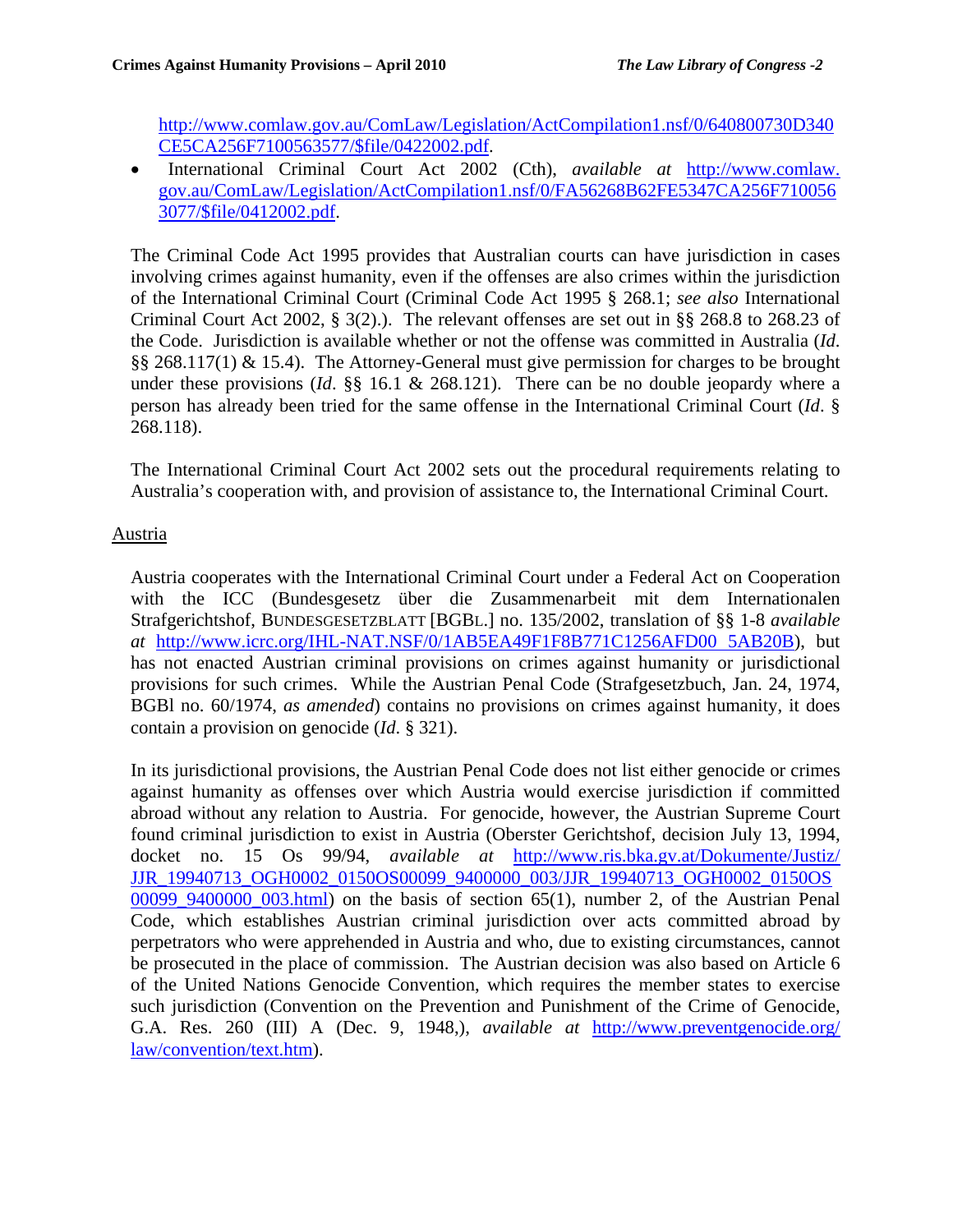## Azerbaijan

An English translation of the Criminal Code for Azerbaijan (adopted Sept. 30, 1999) can be found at <http://www.legislationline.org/documents/section/criminal-codes>(last visited Apr. 28, 2010). It provides for the prosecution of crimes against humanity and war crimes, placing relevant provisions in specific sections of the Code (Chapter 16, arts. 100-113). The Code subjects to liability all individuals who commit a crime in the country's territory (art. 11.1), and subjects its own nationals and residents to liability for crimes committed outside the country, if their act is considered a crime under the laws of Azerbaijan or the country where the crime is committed. Azerbaijan extends the jurisdiction of its Criminal Code to all individuals present in Azerbaijan, regardless of the fact of where a crime against humanity has been committed (art. 12.3).

#### Belgium

In Belgium, crimes against humanity are governed by the Law of June 16, 1993, as amended in August 2003, on the Punishment of Serious Violations of International Humanitarian Law (Service Public Fédéral, Code Pénal, <http://www.ejustice.just.fgov.be/loi/loi.htm> (scroll down to Code Penal, then Recherche, then Liste, choose No. 2 and click on Détail, and scroll to [TITRE Ibis](http://www.ejustice.just.fgov.be/cgi_loi/loi_a1.pl?DETAIL=1867060801%2FF&caller=list&row_id=1&numero=2&rech=4&cn=1867060801&table_name=LOI&nm=1867060850&la=F&dt=CODE+PENAL&language=fr&fr=f&choix1=ET&choix2=ET&fromtab=loi_all&trier=promulgation&chercher=t&sql=dt+contains++%27CODE%27%26+%27PENAL%27and+actif+%3D+%27Y%27&tri=dd+AS+RANK+&imgcn.x=46&imgcn.y=6#LNK0033#LNK0033))). The Law has been incorporated into the Penal Code under Articles 136bis to 136octies. Article 136bis defines genocide. Article 136ter lists acts that if organized and committed against a section of the civilian population become crimes against humanity. They include, among others, murder, extermination, enslavement, deportation, torture, rape, disappearance of persons, apartheid, and other similar acts intentionally causing very serious suffering or grave encroachment on the victims' physical integrity or mental health. Article 136quater provides that war crimes listed in the Geneva Conventions and Protocols and in Article 8, § 2(f), of the Rome Statute are also governed by the present Law if they encroach upon the protection and property guarantees provided by these international instruments. Crimes against humanity are generally punished by life imprisonment.

Under Article 6 of the Criminal Investigation Code, Belgian courts have jurisdiction over Belgian citizens and persons having their principal residence in Belgium who committed crimes against humanity outside Belgian territory. (*Id*.)

#### Bosnia-Herzegovina

An English translation of the Criminal Code for Bosnia-Herzegovina (entered into force on Mar. 1, 2003) can be found at [http://www.legislationline.org/documents/section/criminal](http://www.legislationline.org/documents/section/criminal-codes)[codes](http://www.legislationline.org/documents/section/criminal-codes) (last visited Apr. 28, 2010). It provides for the prosecution of crimes against humanity and war crimes, placing relevant provisions in specific sections of the Code (Chapter 17, arts. 171-172). The Code subjects to liability all individuals who commit a crime in the country's territory, and subjects its own nationals and residents to liability for crimes committed outside the country, if their act is considered a crime under the laws of Bosnia-Herzegovina or the country where the crime is committed. The Code provides for additional jurisdiction over crimes committed by anyone outside of the country against Bosnia-Herzegovina's state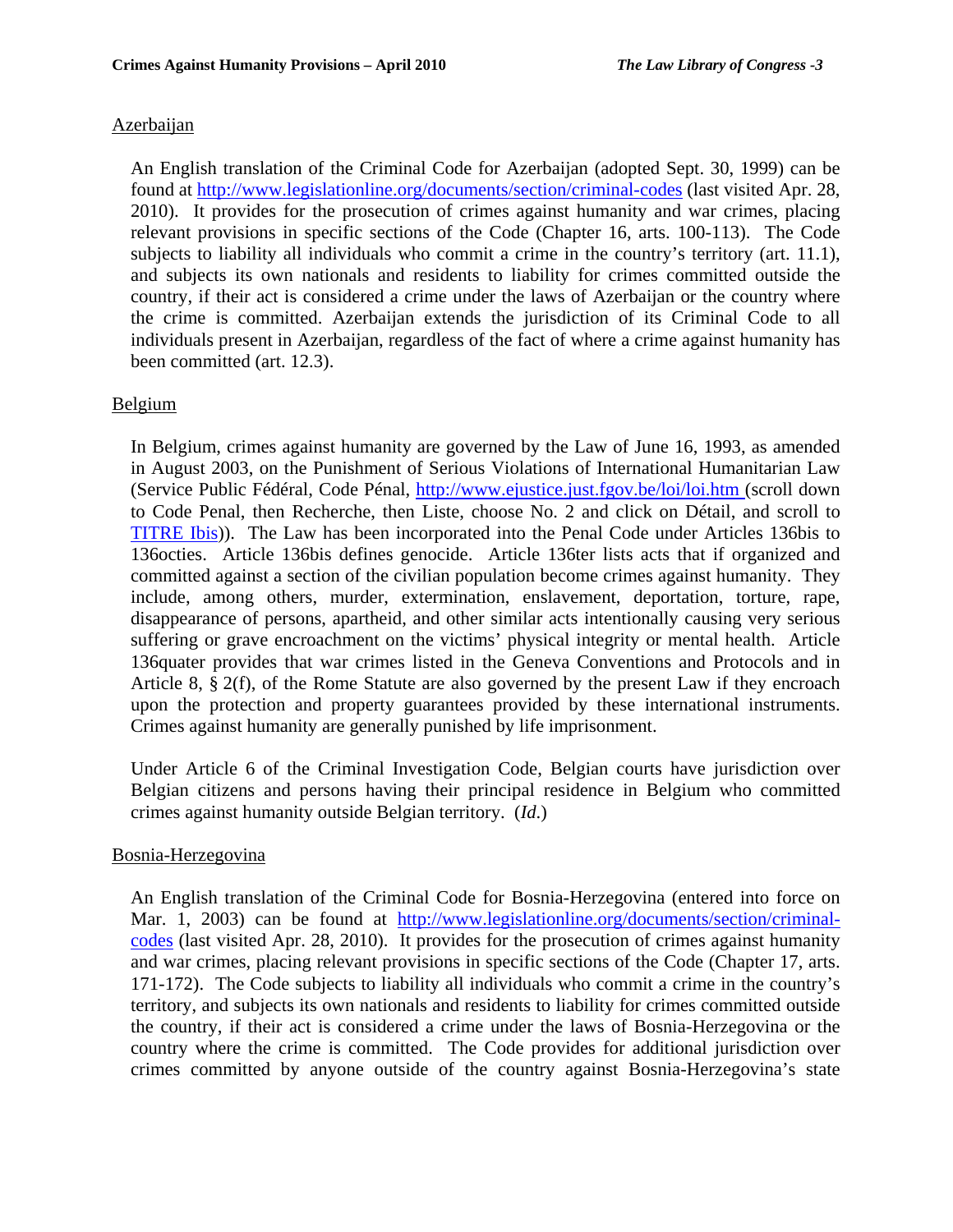interests or for cases provided for in international agreements irrespective of the laws of the state where the crime was committed (art. 12).

# Brazil

On September 25, 2002, the Brazilian government issued Decree No. 4,388 (Decreto No. 4,388 de 25 de Setembro de 2002, Brazilian Presidency website, *available at* http://www.planalto.gov.br/ccivil 03/decreto/2002/D4388.htm), which promulgated the Rome Statute. The Rome Statute had been previously approved by the Brazilian Congress on June 6, 2002, through Legislative Decree No. 112 and, in accordance with Article 126 of the Rome Statute, entered into force in Brazil on September 1, 2002.

In regard to the incorporation of the Rome Statute into the country's criminal laws, Brazil has yet to amend its Penal Code to comport with the provisions of the Rome Statute.

# Bulgaria

An English translation of the Criminal Code of the Republic of Bulgaria (adopted in April 1968, amended as of May 2005) can be found at <http://www.legislationline.org/documents/section/criminal-codes> (last visited Apr. 28, 2010). It provides for the prosecution of crimes against humanity and war crimes, placing relevant provisions in specific sections of the Code (Chapter 14, arts. 407-418). The Code subjects to liability all individuals who commit a crime in the country's territory, and subjects its own nationals and residents to liability for crimes committed outside the country, if their act is considered a crime under the laws of Bulgaria or of the country where the crime was committed (art. 4). Article 6(1) states that the Code applies to anyone who has committed a crime against "peace and mankind affecting interests of another country or foreign citizens." (*Id.*)

# Cambodia

There is a Cambodian statute that defines crimes against humanity. However, it only deals with crimes committed during the period from April 17, 1975, to January 6, 1979. (Law on the Establishment of Extraordinary Chambers in the Courts of Cambodia for the Prosecution of Crimes Committed During the Period of Democratic Kampuchea, NS/RKM/0801/12 (2001), *as amended by* NS/RKM/1004/006 (2004), art. 5, unofficial English translation *available at* [http://www.adh-geneva.ch/RULAC/pdf\\_state/ECCC-Law-as-amended-27-Oct-](http://www.adh-geneva.ch/RULAC/pdf_state/ECCC-Law-as-amended-27-Oct-2004-Eng.pdf)[2004-Eng.pdf](http://www.adh-geneva.ch/RULAC/pdf_state/ECCC-Law-as-amended-27-Oct-2004-Eng.pdf).)

Other statutes that deal with crimes against humanity were not located. Note that the Law Library does not have a specialist with Khmer language skills on staff.

## Canada

The Crimes Against Humanity and War Crimes Act, 2000 S.C. ch. 24, [http://laws-](http://laws-lois.justice.gc.ca/eng/C-45.9/index.html)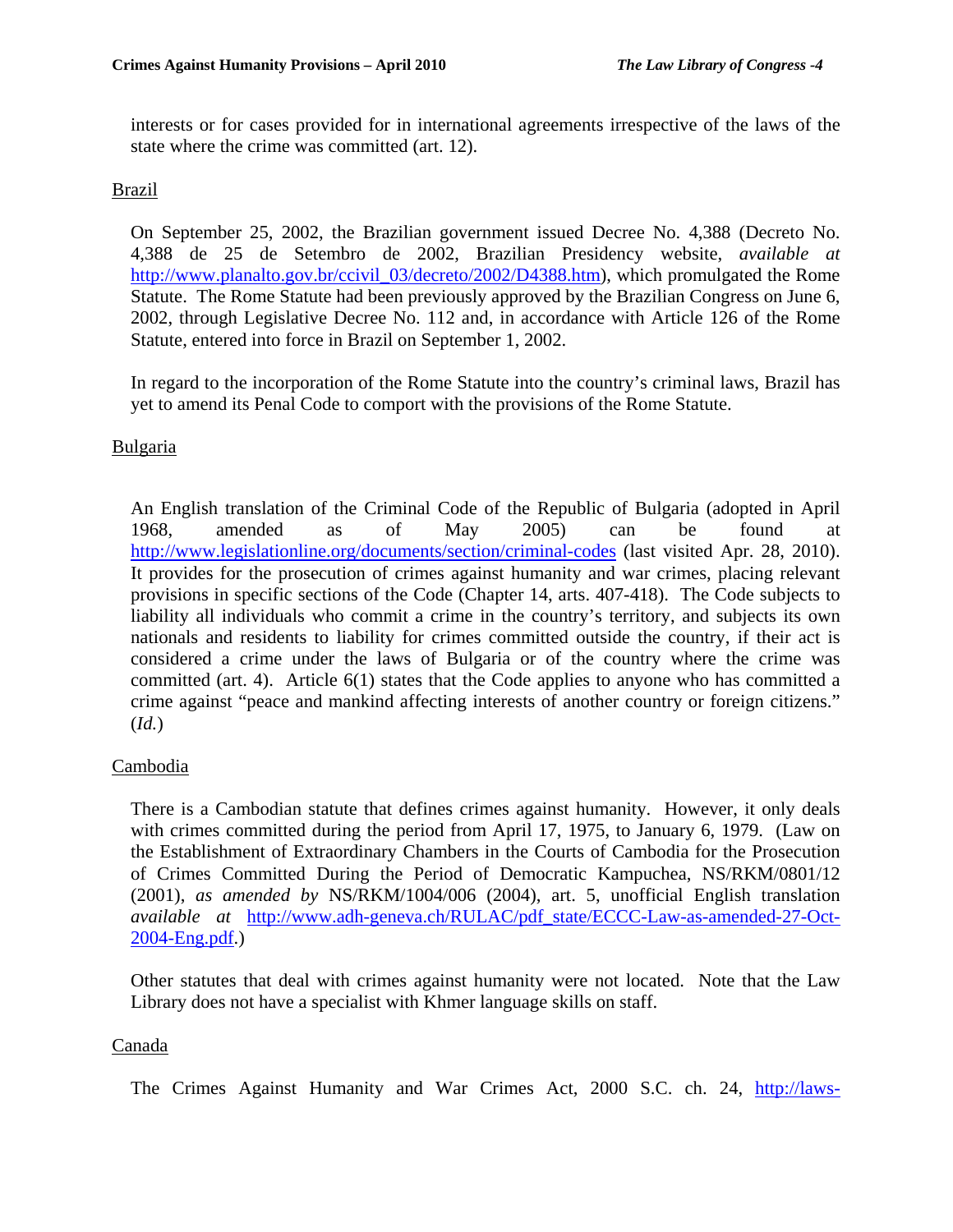[lois.justice.gc.ca/eng/C-45.9/index.html](http://laws-lois.justice.gc.ca/eng/C-45.9/index.html) (last visited Apr. 27, 2010), applies to all crimes against humanity committed within Canada. (*Id*. § 4.) For wrongs committed outside the country, the Act provides that:

A person who is alleged to have committed [a crime against humanity outside the country] may be prosecuted for that offense if

(a) at the time the offense is alleged to have been committed,

(i) the person was a Canadian citizen or was employed by Canada in a civilian or military capacity,

(ii) the person was a citizen of a state that was engaged in an armed conflict against Canada, or was employed in a civilian or military capacity by such a state,

(iii) the victim of the alleged offence was a Canadian citizen, or

(iv) the victim of the alleged offense was a citizen of a state that was allied with Canada in an armed conflict; or

(b) after the time the offense is alleged to have been committed, the person is present in Canada. [*Id*. § 8.]

## Colombia

Colombia ratified the Rome Statute on June 5, 2002 (DIARIO OFICIAL DE COLOMBIA, June 7, 2002). At the time of the deposit of the instrument of ratification (*available at* [http://www.secretaria senado.gov.co/senado/basedoc/ley/2002/ley\\_0742\\_2002.html](http://www.secretariasenado.gov.co/senado/basedoc/ley/2002/ley_0742_2002.html) (last visited Apr. 28, 2010)), Colombia made a reservation to the treaty, (*available at* http://www.iccnow.org/ documents/Colombia DeclarationRatificationAug2002 sp.pdf (last visited Apr. 27, 2010)).

Although Colombia has not adopted any specific law implementing the Rome Statute, the following provisions of the Criminal Code are applicable to crimes against humanity:

- Genocide: arts. 101-102
- Forced disappearance: arts. 165-167
- Kidnapping: arts. 168-171
- Arbitrary detention: arts. 174-177
- Torture: arts. 178-179
- Forced displacement: arts. 180-181
- Crimes against people and assets protected by international humanitarian law: arts. 135-164
- Crimes of terrorism: arts. 340-348

(Text of Code *available at* [http://www.secretariasenado.gov.co/senado/basedoc/](http://www.secretariasenado.gov.co/senado/basedoc/ley/2000/ley_0599_2000_pr003.html#101)  [ley/2000/ley\\_0599\\_2000\\_pr003.html#101](http://www.secretariasenado.gov.co/senado/basedoc/ley/2000/ley_0599_2000_pr003.html#101) (last visited Apr. 27, 2010).)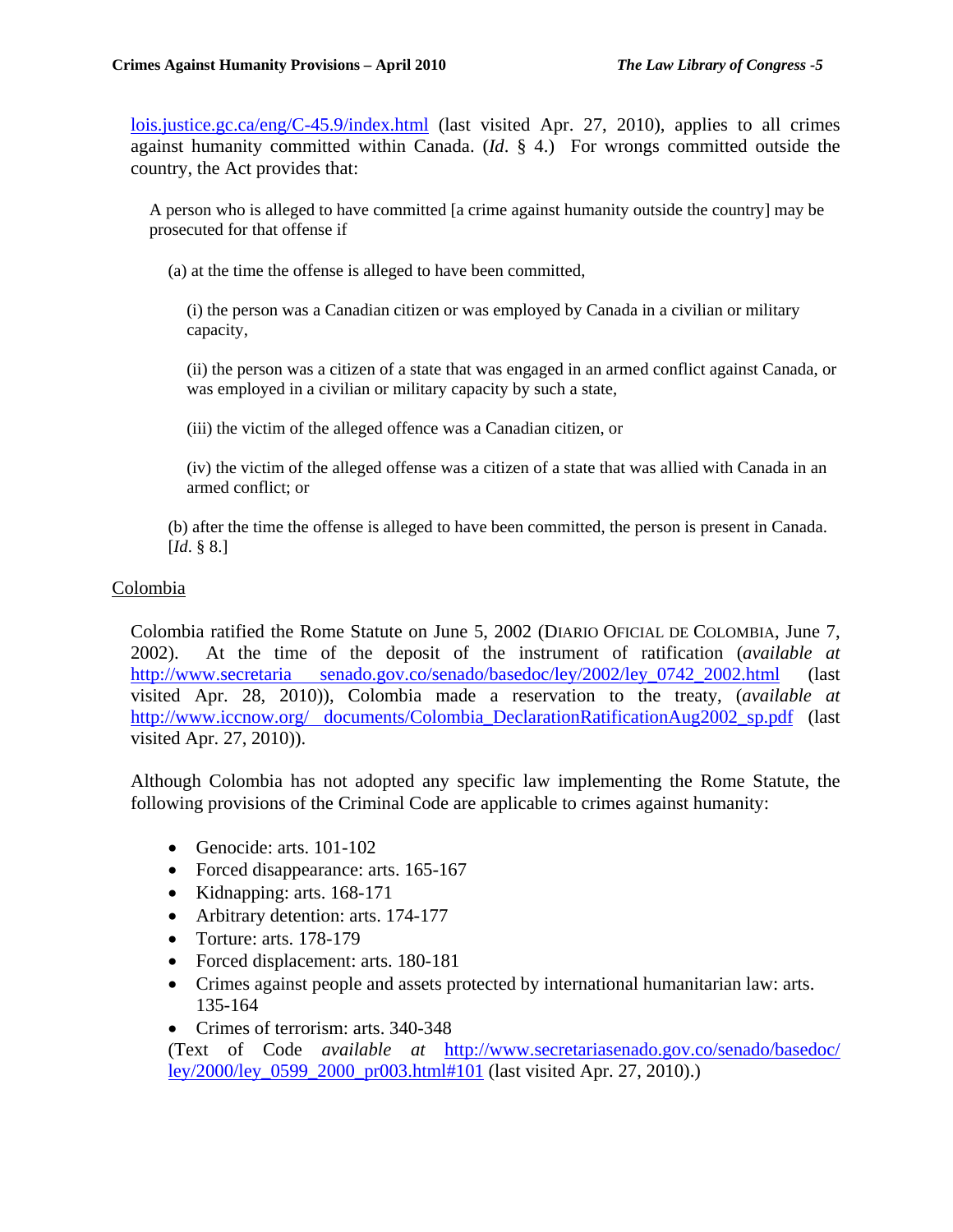#### Congo, Democratic Republic of the

The Democratic Republic of the Congo is not a party to the Rome Statute of the International Criminal Court.

The Criminal Code of the country was approved and became effective on November 30, 2004. It does not include any reference to punishing crimes against humanity. (Code Penal Congolais, JOURNAL OFFICIEL DE LA RÉPUBLICQUE DÉMOCRATIQUE DU CONGO, Nov. 30, 2004, *available at* [http://www.leganet.cd/Legislation/JO/2004/JO.30. 11.2004.pdf.](http://www.leganet.cd/Legislation/JO/2004/JO.30.11.2004.pdf))

The Constitution of February 18, 2006, however, reaffirms the country's support for the Universal Declaration of Human Rights and other international documents to which it has adhered. Article 16 of the Constitution states, "[t]he human person is sacred and the state has the obligation to respect and protect it." (Constitution, JOURNAL OFFICIEL DE LA RÉPUBLIQUE DÉMOCRATIQUE DU CONGO, Feb. 18, 2006, *available at* [http://www.leganet.cd/](http://www.leganet.cd/Legislation/JO/2006/JO.18.02.2006.pdf)  [Legislation/JO/2006/JO.18.02.2006.pdf.](http://www.leganet.cd/Legislation/JO/2006/JO.18.02.2006.pdf))

#### Congo (Republic of) [Brazzaville]

The Republic of Congo (Brazzaville) has adopted Law No. 8-98 of October 31, 1998, on Defining and Repressing Genocide, War Crimes, and Crimes Against Humanity. The following is a brief translation of a part of the text:

Chapter 1. On Genocide

Article 1. The act of committing or executing a plan for the destruction of national, ethnic or racial, or religious groups or any other group consists of one of the following acts:

- killing all members of the group;
- attacking the physical or mental integrity of the members of the group;
- intentional suppression of the group; and
- forced transfer of the children of the group.

Article 2. Genocide is punishable by death.

Chapter 2. War Crimes

Crimes in violation of the Geneva Convention of August 12, 1949, are punishable by life imprisonment or death.

Chapter 3. Crimes Against Humanity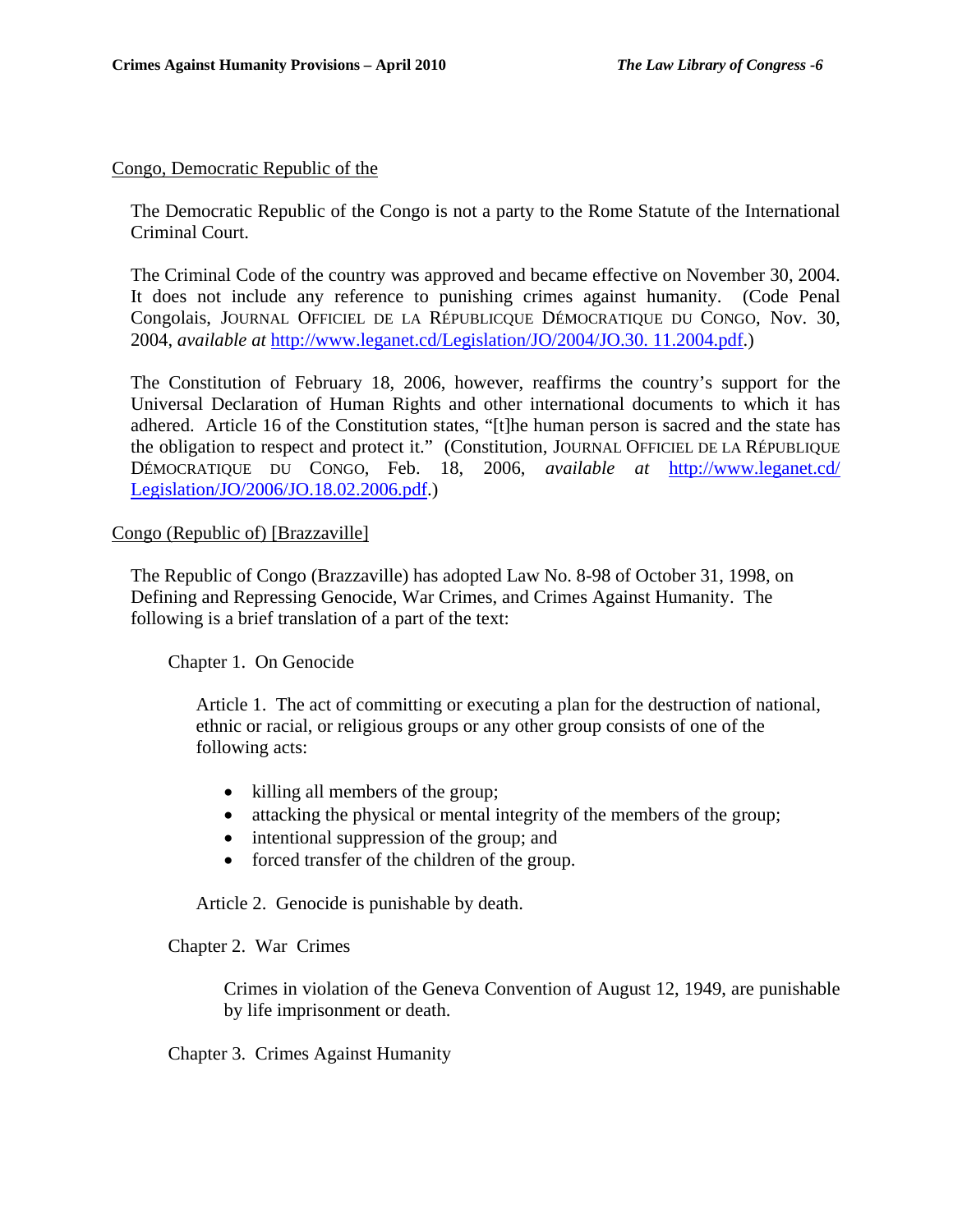Article 6. Crimes against humanity are punishable by death and consist of a systematic and generalized attack against a civilian population resulting in:

- murder;
- extermination;
- enslavement of the population.
- deportation or forced transfer of the population;
- imprisonment or other forms of forced deprivation of liberty;
- torture; or
- rape, sexual slavery, or prostitution.

(Text in the vernacular published by the Ministry of Justice of the Republic of the Congo, Codes d'Audience, Recueil de Codes et Textes Usuels (Brazzaville, 2001) (copy attached).

#### Costa Rica

Costa Rica promulgated Law No. 8272 in 2002, amending Article 7 and adding Article 378 and 379 to the Penal Code. Article 379 addresses crimes against humanity. The English and vernacular texts are found at the following website: [http://www.nottingham.ac.](http://www.nottingham.ac.uk/shared/shared_hrlcicju/Costa_Rica/)  [uk/shared/shared\\_hrlcicju/Costa\\_Rica/](http://www.nottingham.ac.uk/shared/shared_hrlcicju/Costa_Rica/) (last visited Apr. 27, 2010). Article 378 addresses war crimes. The amended Article 7 states:

Whatever provisions are applicable in the place where the punishable action occurred and regardless of the nationality of the person responsible, any person who commits … acts of genocide, … or commits any other punishable acts contrary to human rights and International Humanitarian Law under any treaties signed by Costa Rica or under this Code shall be liable for punishment in accordance with the Laws of Costa Rica. (*Id.*)

## **Croatia**

The Criminal Code of Croatia (entered into force on Jan. 1, 1998, amended as of July. 15, 2003), in unofficial translation, can be found online through the website of the publisher of the official gazette at [http://www.vsrh.hr/CustomPages/ Static/HRV/Files/Legislation\\_\\_Criminal-](http://www.vsrh.hr/CustomPages/Static/HRV/Files/Legislation__Criminal-Code.pdf)[Code.pdf](http://www.vsrh.hr/CustomPages/Static/HRV/Files/Legislation__Criminal-Code.pdf) (last visited Apr. 28, 2010). Article 157A of the Code prosecutes crimes against humanity. The Code subjects to liability all individuals who committed a crime in the country's territory, and subjects its own nationals and residents to liability for crimes committed outside the country, if their act is considered a crime under the laws of Croatia or the country where the crime was committed. The Code provides for additional jurisdiction over crimes committed by anyone outside of the country against Croatia's state interests or for cases provided for in international agreements, irrespective of the laws of the state where the crime was committed (art. 14).

#### Denmark

Denmark adopted the Act on the International Criminal Court on May 16, 2001 (*available at* [http://www.adh-geneva.ch/RULAC/pdf\\_state/2001-Act-on-the-ICC.pdf](http://www.adh-geneva.ch/RULAC/pdf_state/2001-Act-on-the-ICC.pdf) (in English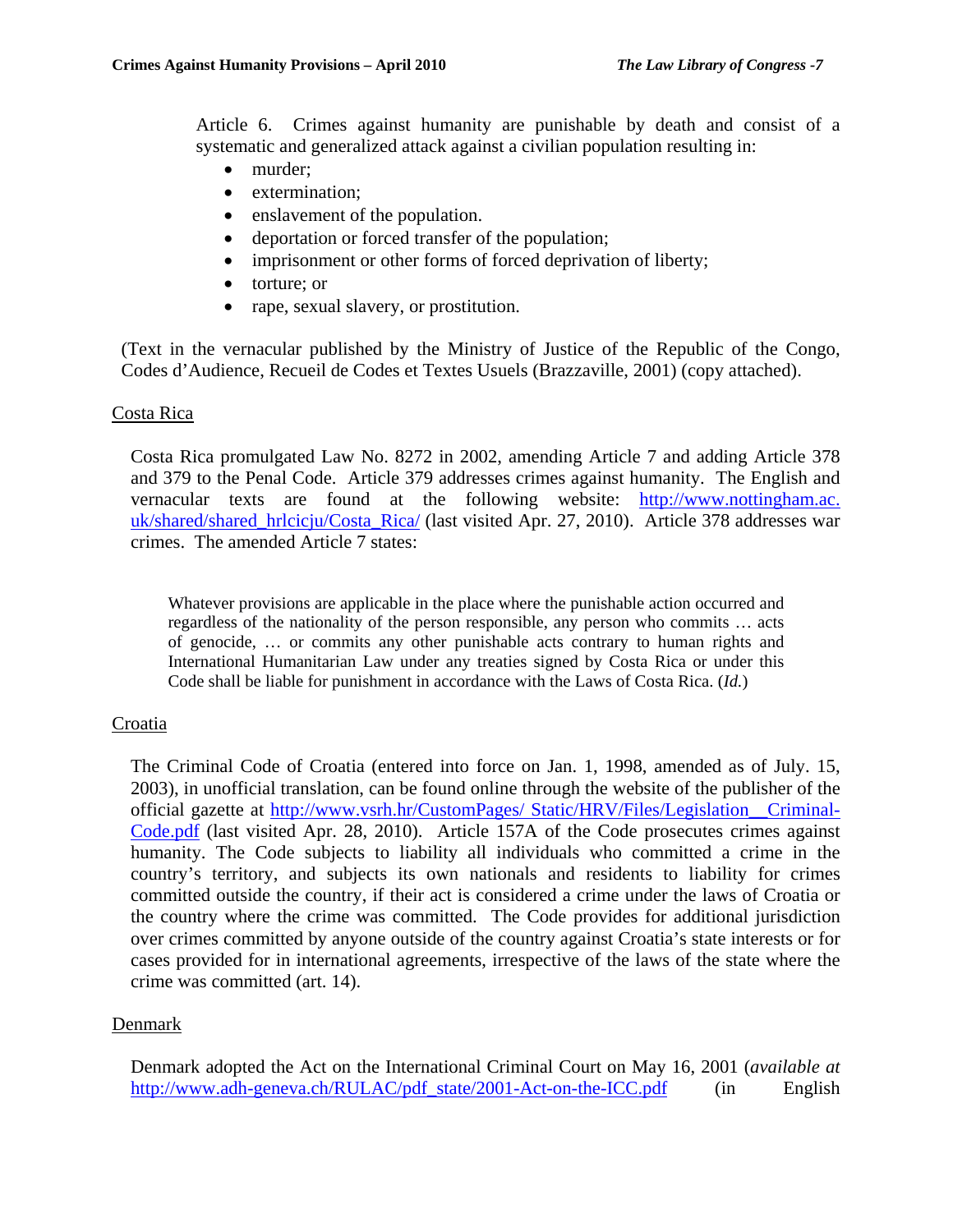translation) (last visited Apr. 28, 2010)), and, as a 2006 Human Rights Watch report points out, Denmark prosecutes the domestic law equivalents of international crimes. As to jurisdiction, Human Rights Watch states:

Section 8 (5) of the Danish Penal Code … provides for universal jurisdiction over crimes that Denmark has an obligation to prosecute under an international convention. This includes torture under the Convention against Torture … and grave breaches of the Geneva Conventions. … In addition, section 8 (6) provides Danish courts with universal jurisdiction over any crime with a sentence of more than one year's imprisonment, where the crime is also a crime in the territorial state and the suspect cannot be extradited to the territorial state. … Due to a lack of implementing legislation, all complaints are investigated, prosecuted and eventually punished on the basis of crimes as defined in the Danish Penal Code.

The Danish Justice Ministry reportedly prepared a White Paper in 2007 on Danish criminal jurisdiction (*Dansk straffemyndighed, Betænkning nr. 148* , *available at* [http://jm.schultzboghandel.dk/ upload/microsites/jm/ebooks/bet1488/bet/hele.html](http://jm.schultzboghandel.dk/upload/microsites/jm/ebooks/bet1488/bet/hele.html) (in Danish; last visited Apr. 28, 2010) that "included recommendations that would make it easier for Danish courts to prosecute crimes committed abroad, especially international crimes." (*Denmark*, RULAC database, [http://www.adh-geneva.ch/RULAC/national\\_ legislation.](http://www.adh-geneva.ch/RULAC/national_legislation.php?id_state=55)  [php?id\\_state=55](http://www.adh-geneva.ch/RULAC/national_legislation.php?id_state=55) (last visited Apr. 27, 2010).) It is not readily apparent whether any action has been taken on these recommendations, however.

Denmark also has a statute on genocide, Danish Law No. 132 of 29 of April 1955 (Law Concerning Punishment of Genocide [Lov nr. 132 af 29.04.1955 om straf for folkedrab], *available at* [http://www.prevent genocide.org/dk/folkedrab1955.htm](http://www.preventgenocide.org/dk/folkedrab1955.htm) (in Danish and in English translation) (last visited Apr. 28, 2010)).

Note that the Law Library does not have a specialist with Danish language skills on staff

# Ecuador

Ecuador ratified the Statute of Rome (SR) on January 17, 2002 (REGISTRO OFICIAL, Jan. 31, 2002, *available at* [http://www.derechoecuador.com/index.php?option=com\\_content&task=](http://www.derechoecuador.com/index.php?option=com_content&task=view&id=231&Itemid=280#anchor428667)  [view&id=231&Itemid=280#anchor428667\)](http://www.derechoecuador.com/index.php?option=com_content&task=view&id=231&Itemid=280#anchor428667).

The Political Constitution (REGISTRO OFICIAL, Oct. 20, 2008, *available at* [http://www.derechoecuador.com/index.php?option=com\\_content&task=view&id=4742&Itemi](http://www.derechoecuador.com/index.php?option=com_content&task=view&id=4742&Itemid=498#Derechosdelibertad) [d=498#Derechosdelibertad](http://www.derechoecuador.com/index.php?option=com_content&task=view&id=4742&Itemid=498#Derechosdelibertad)) includes provisions against torture, forced disappearance, and cruel treatment (*id*. art. 66.3.c). It also provides that genocide, crimes against humanity, war crimes, and forced disappearance will not be subject to any statute of limitations (*id*. art. 80).

A recent Law amending the Criminal Code was adopted on April 27, 2009, to include the crime of genocide, incorporating the provisions of Article 6 of the Rome Statute, and establishing criminal sanctions of from six to twenty-five years of imprisonment for those crimes (REGISTRO OFICIAL, Apr. 27, 2009, Global Legal Information Network website, [http://content.glin.gov/summary/221978.](http://content.glin.gov/summary/221978)).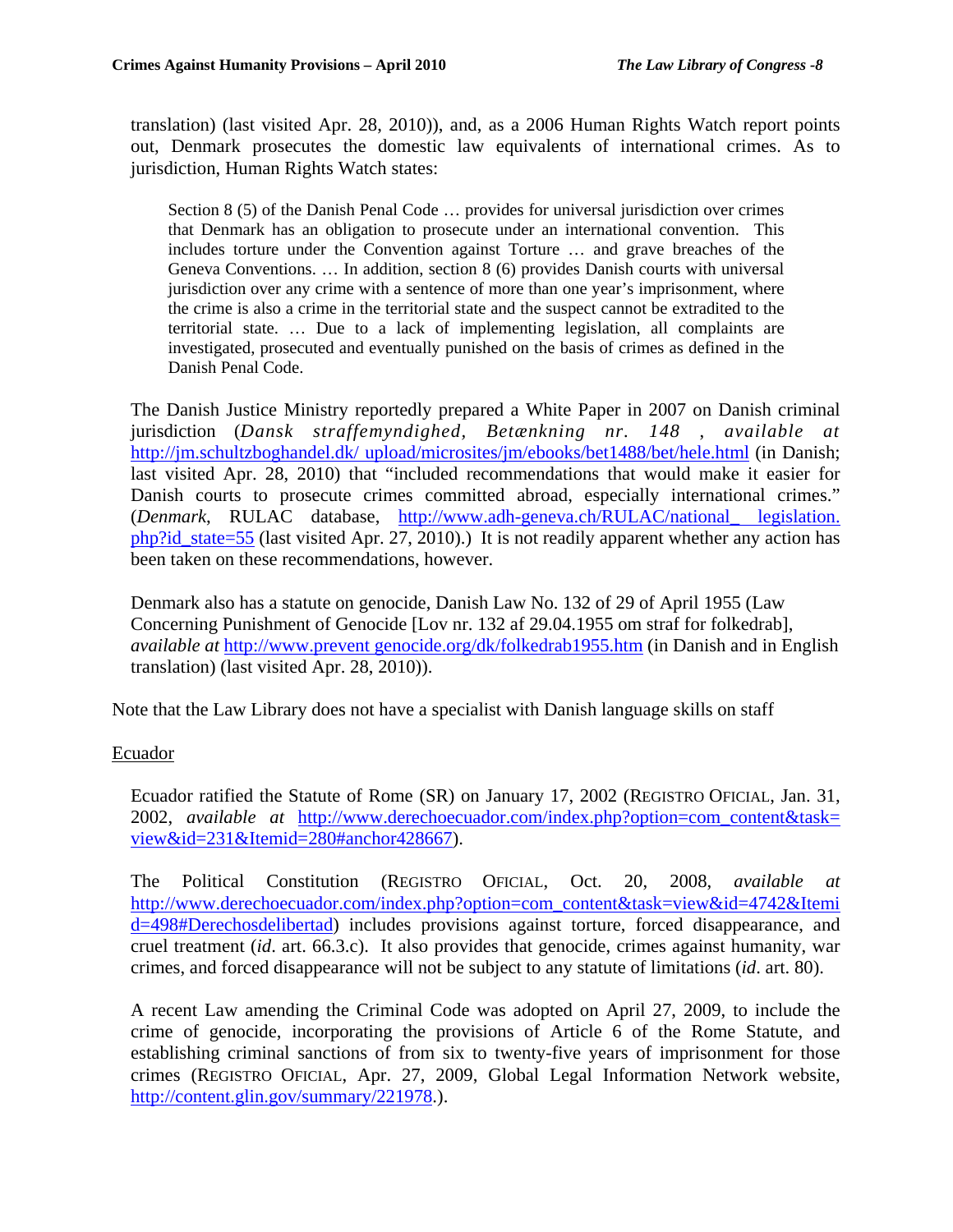#### Estonia

An English translation of the Criminal Code of Estonia (entered into force on Sept. 1, 2003, amended as of March 15, 2007) can be found at [http://www.legislationline.](http://www.legislationline.org/documents/section/criminal-codes)  [org/documents/section/criminal-codes](http://www.legislationline.org/documents/section/criminal-codes) (last visited Apr. 28, 2010). It provides for the prosecution of crimes against humanity and war crimes, placing relevant provisions in specific sections of the Code (Chapter 18. Div. 2, arts. 89, 90). The Code subjects to liability all individuals who commit a crime in the country's territory, and subjects its own nationals and residents to liability for crimes committed outside the country, if their act is considered a crime under the laws of Estonia or of the country where the crime was committed (art. 6).

## European Union

At the European Union level, the following items of legislation deal with crimes against humanity:

- Council Framework Decision 2008/913/JHA of 28 November 2008 on Combating Certain Forms and Expressions of Racism and Xenophobia by Means of Criminal Law (2008 OFFICIAL JOURNAL OF THE EUROPEAN UNION [OJ] (L328) 55, EUROPA website, *available at* [http://europa.eu/legislation\\_summaries/ justice freedom\\_security/](http://europa.eu/legislation_summaries/justice_freedom_security/combating_discrimination/l33178_en.htm) combating discrimination/133178 en.htm). The Decision requires Member States to adopt legislation by November 2010 to punish intentional conduct that publicly condones, denies, or grossly trivializes crimes of genocide, crimes against humanity, and war crimes as defined in Articles 6, 7, and 8 of the Statute of the International Criminal Court directed against a group of persons defined by race, color, religion, or descent and carried out in a manner likely to incite hatred against such a group. (*Id.* Art. 1(c).)
- Council Decision 2003/335/JHA of 8 May 2003 on the Investigation and Prosecution of Crimes of Genocide, Crimes Against Humanity and War Crimes (2003 OJ (L118) 12, EUROPA website, *available at* [http://europa.eu/legislation \\_summaries/justice\\_freedom\\_](http://europa.eu/legislation_summaries/justice_freedom_security/judicial_cooperation_in_criminal_matters/l16005_en.htm) [security/judicial\\_cooperation\\_in\\_criminal\\_matters/l16005\\_en.htm](http://europa.eu/legislation_summaries/justice_freedom_security/judicial_cooperation_in_criminal_matters/l16005_en.htm)). Member States are required to take measures to ensure that their enforcement authorities are informed about facts that indicate that an applicant for a residence permit has committed genocide, crimes against humanity, or war crimes, as defined by the Rome Statute; and also to ensure that Member States assist each other in the investigation and prosecution of such crimes.
- Council Decision 2002/494/JHA of 13 June 2002 Setting Up a European Network of Contact Points in Respect of Persons Responsible for Genocide, Crimes Against Humanity and War Crimes (2002 OJ (L167) 1, EURLEX website, *available at* [http://eur](http://eur-lex.europa.eu/LexUriServ/LexUriServ.do?uri=%20CELEX%20:32002D0494:EN:HTML)[lex.europa.eu/LexUriServ/LexUriServ.do?uri= CELE X :32002D0494:EN:HTML](http://eur-lex.europa.eu/LexUriServ/LexUriServ.do?uri=%20CELEX%20:32002D0494:EN:HTML)). The Decision requires that Member States establish contact points within their territories for the exchange of information concerning the investigation of genocide, crimes against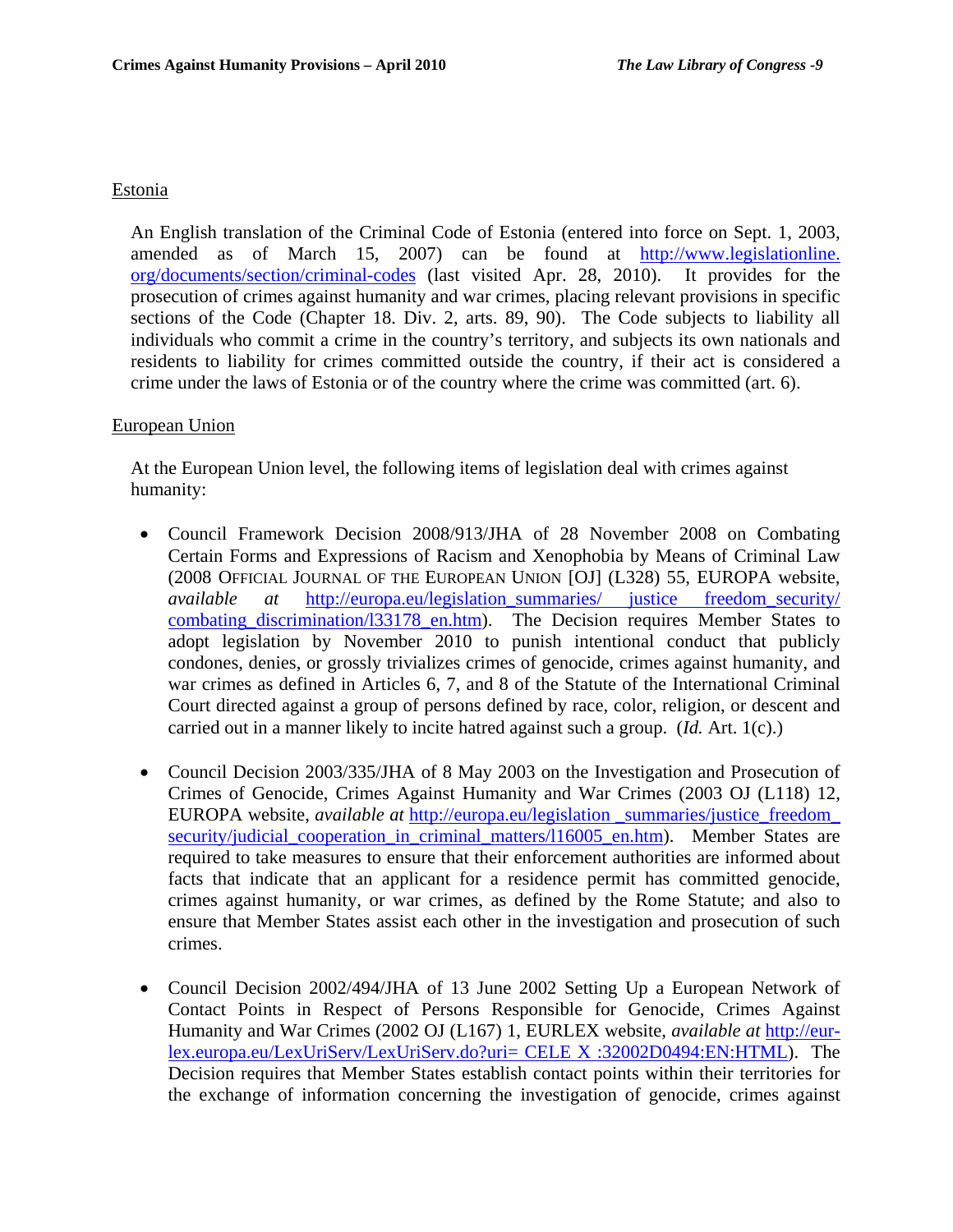humanity, and war crimes and also inform the General Secretariat of the Council of the EU regarding the designated bodies.

# Finland

The Finnish Penal Code, amended to include Law 212/2008, Laki rikoslain muuttamisesta [Law Amending the Criminal Code] of May 1, 2008, is available in unofficial translation from the Finnish Ministry of Justice, at [http://www.finlex.fi/en/laki/kaannokset/1889](http://www.finlex.fi/en/laki/kaannokset/1889/en18890039.pdf)  [/en18890039.pdf](http://www.finlex.fi/en/laki/kaannokset/1889/en18890039.pdf) (last visited Apr. 26, 2010). Chapter 11 covers war crimes and crimes against humanity; other subsections were also amended in 2008. Under section 7 of Chapter 1 of the Code, Finnish law applies to international crimes if they are acts that contravene agreements to which Finland is a party.

# France

In France, crimes against humanity are governed by Book II, Title I, of the Penal Code, entitled "Crimes against Humanity and the Human Species." The original provisions were enacted in December 1964; they were last amended by Law 2004-800 of August 6, 2004. Subtitle I specifically addresses crimes against humanity: genocide (art. 211-1); other crimes against humanity, including deportation, enslavement, systematic practice of summary executions, and other additional offenses (arts. 212-1 to 212-3); and common provisions (arts. 213-1 to 213-5). Subtitle II governs eugenic practices and human reproductive cloning (arts. 214-1 to 214-4 and 215-1 to 215-4).

Crimes against humanity are punishable by life imprisonment. They are not subject to any statute of limitations. French law also recognizes the criminal liability of legal entities in a large number of offenses including crimes against humanity. France extends the reach of French criminal law to offenses committed outside its territory by a French or foreign national when the victim is a French national (Penal Code, art. 113-7).

The provisions listed above may be found in English on the French government legal website, at [http://www.legifrance.gouv.fr.](http://www.legifrance.gouv.fr/) Click on the British flag next to "Les codes en vigeur," then on "Penal Code," then on "First Part: Enacted Parts: Arts. 111-1 to 727-2," and finally on "Book II" to reach the articles listed above.

## Georgia

An English translation of the Criminal Code of Georgia (adopted on February. 15, 2000) is available at the U.N. High Commissioner for Refugees website, at [http://www.](http://www.unhcr.org/refworld/docid/404c5dc11.html)  [unhcr.org/refworld/docid/404c5dc11.html](http://www.unhcr.org/refworld/docid/404c5dc11.html) (last visited Apr. 28, 2010). It provides for the prosecution of crimes against humanity and war crimes, placing relevant provisions in specific sections of the Code (Chapter 47, arts. 404-413). The Code subjects to liability all individuals who commit a crime in the country's territory (art. 4), and subjects its own nationals and residents to liability for crimes committed outside the country, if their act is considered a crime under the laws of Georgia or the country where the crime was committed (art. 5).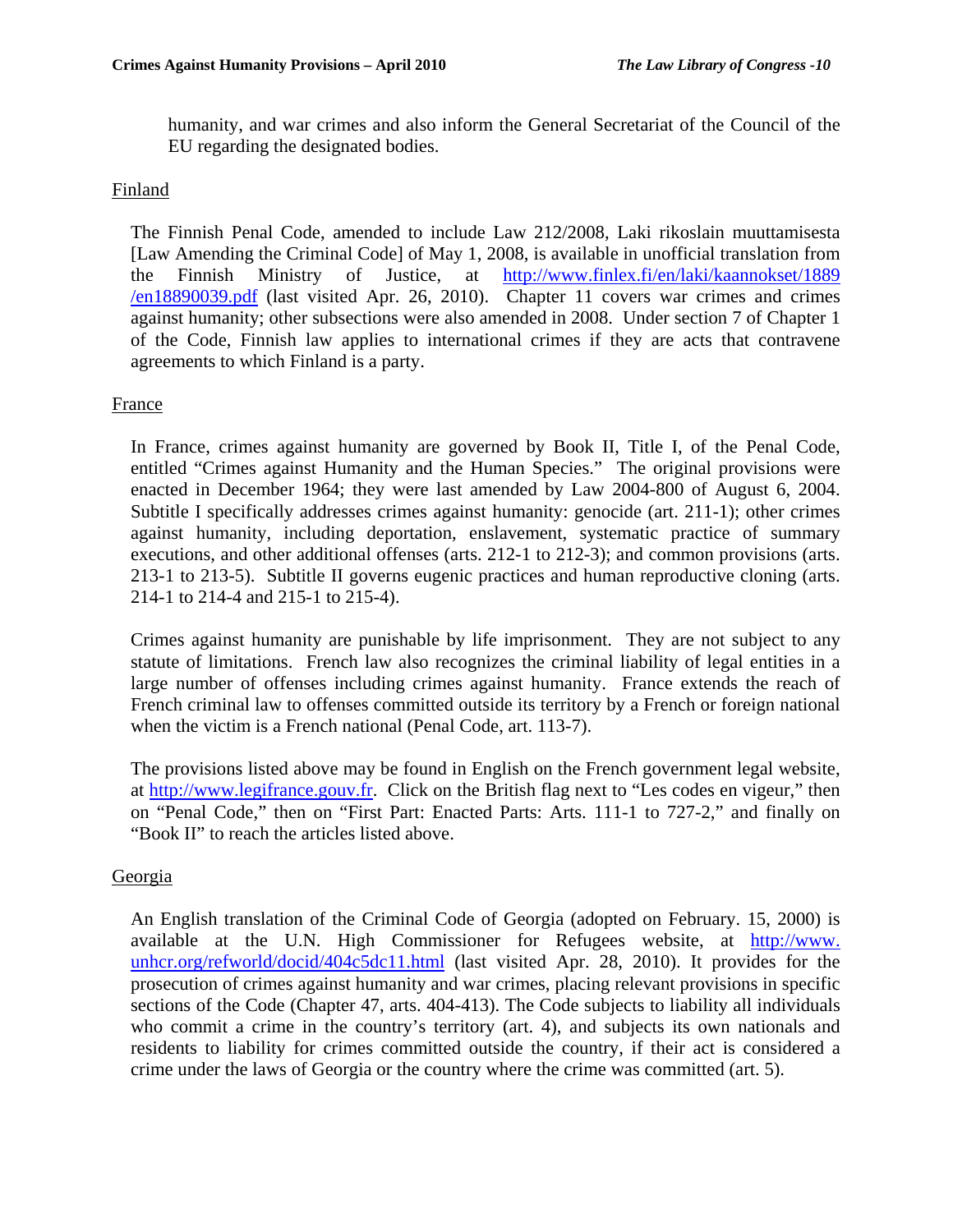## **Germany**

The Act to Introduce the Code of Crimes Against International Law (of June 26, 2002) (Gesetz zur Einführung des Völkerstrafrechtsgesetzbuches, June 26, 2001, BUNDESGESETZBLATT [BGBl.] I at 1842, translated into English at [http://www.iuscomp.](http://www.iuscomp.org/gla/statutes/VoeStGB.pdf)  [org/gla/statutes/VoeStGB.pdf](http://www.iuscomp.org/gla/statutes/VoeStGB.pdf)) adjusts German criminal law and procedure to the Rome Statute of the International Criminal Court. Article 1 of the Act is a Code of Crimes Against International Law (*Völkerstrafrechtsgesetzbuc*h, June 26, 2002, BGBl I at 1842, translated into English at <http://www.iuscomp.org/gla/statutes/VoeStGB.pdf>). This Code contains criminal provisions against genocide (§ 6), crimes against humanity (§ 7), and war crimes (§§  $8 - 12$ ). Section 6 of the Code contains a detailed definition of crimes against humanity that makes various acts of violence an element of the crime if committed as part of any widespread or systematic attack against any civilian population.

The Code also contains jurisdictional provisions for the crimes enacted therein. According to section 1, Germany has criminal jurisdiction over the offenses described in the Act irrespective of whether the offense was committed in Germany or anywhere else, and irrespective of whether an act committed abroad has any relation to Germany. This principle of jurisdiction, commonly referred to as universal jurisdiction in German legal doctrines, applies to all the offenses listed in the Act, with the exception of some supervisory conduct, to the extent that it is a misdemeanor. In any event, universal jurisdiction applies to crimes against humanity, as defined by the Act.

## Ireland

The International Criminal Court Act, No. 30/2006, § 7, [http://www.irishstatutebook.ie/ 2006/](http://www.irishstatutebook.ie/2006/en/act/pub/0030/index.htm)  [en/act/pub/0030/index.html](http://www.irishstatutebook.ie/2006/en/act/pub/0030/index.htm) (last visited April 27, 2010), sets forth the relevant provisions on crimes against humanity. The Act states that "proceedings for a [crime against humanity] committed outside the State may be taken in any place in the State, and the offence may for all incidental purposes be treated as having been committed in that place." (*Id*. § 9(3).) The Act also extends jurisdiction to Irish nationals who commit a crime against humanity outside the state and to all persons who commit crimes against humanity on board an Irish ship or aircraft. (*Id*. § 12).

## Italy

Italy ratified the Rome Statute of the International Criminal Court by enacting Law No. 232/1999 of July 12, 1999, which was published in 167 GAZZETTA UFFICIALE DELLA REPUBBLICA ITALIANA [Official Gazette] (July 19, 1999). Based on that Law, the Statute was "fully introduced into the Italian legal order as of 1 July 2002." (Embassy of Italy letter of May 16, 2008, to the ICC Secretariat, ICC website, [http://wwwold.icc-cpi.int/library/asp/ICC-](http://wwwold.icc-cpi.int/library/asp/ICC-ASP-POA2008-ITA-ENG.pdf)[ASP-POA2008-ITA-ENG.pdf](http://wwwold.icc-cpi.int/library/asp/ICC-ASP-POA2008-ITA-ENG.pdf) (last visited Apr. 29, 2010).) Despite that fact, however, a number of the Statute's provisions "are not necessarily self-executing," and there have been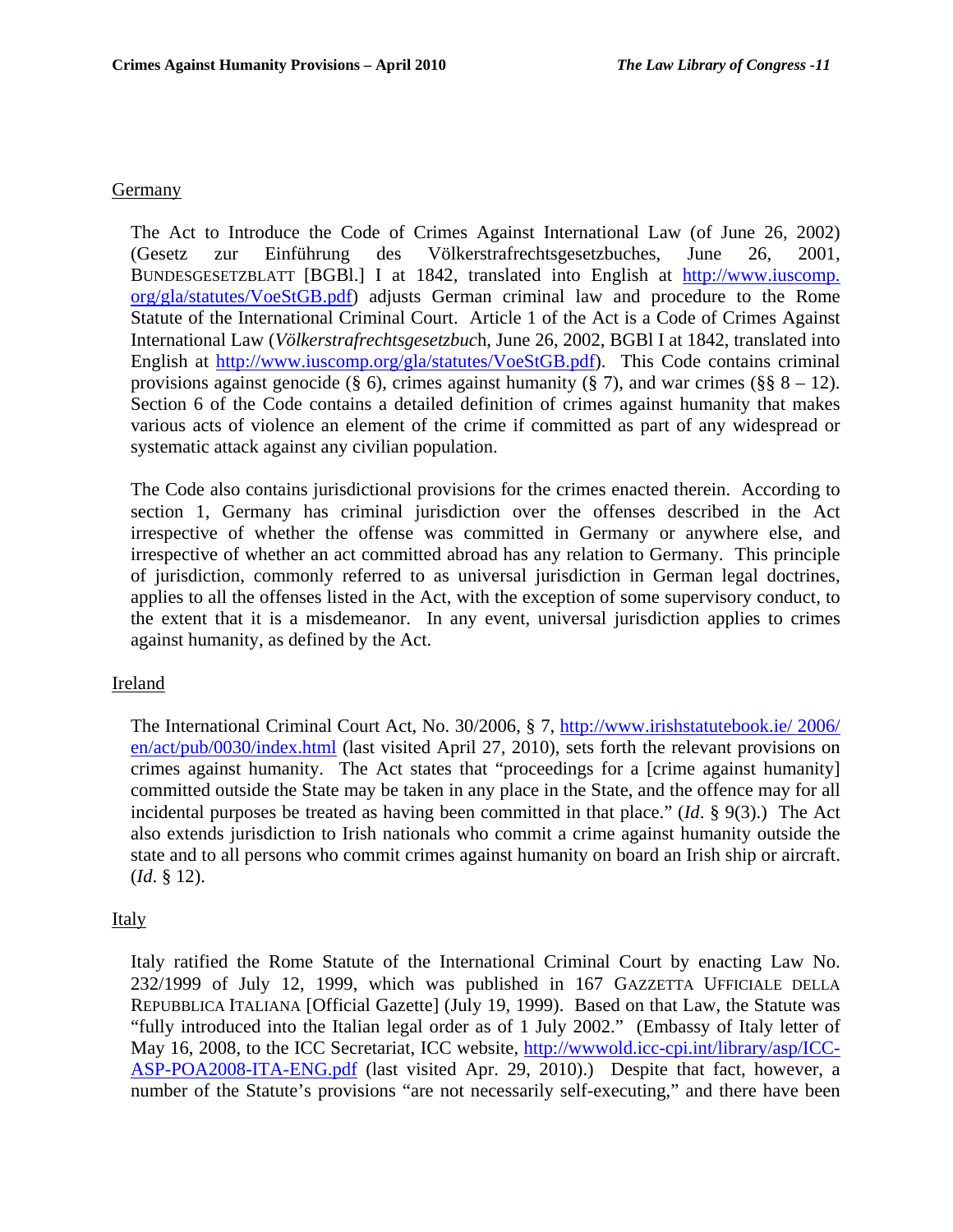several unsuccessful attempts to pass additional implementing legislation. (*Id*.) Bill No. 1112 of 2008 was one of the efforts (Legislatura  $16^{\circ}$  – Disegno di legge N. 1112, http://www. [parlamento.it/japp/bgt/showdoc/frame.jsp?tipodoc=Ddlpres&leg=16&id=00330649&part=doc](http://www.parlamento.it/japp/bgt/showdoc/frame.jsp?tipodoc=Ddlpres&leg=16&id=00330649&part=doc_dc-relpres_r&parse=no&stampa=si&toc=no) [\\_dc-relpres\\_r&parse=no&stampa=si&toc=no](http://www.parlamento.it/japp/bgt/showdoc/frame.jsp?tipodoc=Ddlpres&leg=16&id=00330649&part=doc_dc-relpres_r&parse=no&stampa=si&toc=no) (last visited Apr. 29, 2010)). More recently, in May 2009, the Chamber of Deputies had a bill under consideration for a first reading (C. 2445, tabled on May 18, 2009) that was subsequently sent to committee. (*Atto Camera: 2445*, Italian Parliament website, [http://nuovo.camera.it/126?action= submit&leg=16&pdl=2445](http://nuovo.camera.it/126?action=submit&leg=16&pdl=2445&stralcio=&navette=&cerca=cerca)  [&stralcio=&navette=&cerca=cerca](http://nuovo.camera.it/126?action=submit&leg=16&pdl=2445&stralcio=&navette=&cerca=cerca) ((last visited Apr. 29, 2010).) It is unclear what the current status of that legislation is.

For a discussion of crimes against humanity in connection with Italy's implementation of the Rome Statute, *see* Marco Roscini, *Great Expectations: The Implementation of the Rome Statute in Italy*, 5:2 JOURNAL OF INTERNATIONAL CRIMINAL JUSTICE 493 (May 1, 2007), Lexis, Law Reviews Library [photocopy attached]. Roscini notes, for example:

Crimes against humanity are not defined as such in Italian law. Most crimes contained in Article 7 of the Rome Statute are partially covered by domestic criminal provisions: murder by Article 575 of the Penal Code, rape and other forms of sexual violence by Articles 609bis et seq., enslavement by Articles 600-602 (as amended by Law No. 228 of 11 August 2003), imprisonment or other severe deprivation of physical liberty in violation of fundamental rules of international law by Articles 605, 606 and 607, forced disappearances by Articles 606 and 607. … Although the crime of enslavement as defined in the new text of Article 600 is broader than the corresponding definition in Article 7, … other definitions in the Code fall short of those included in the Rome Statute.

Although the Italian Penal Code does not include specific offenses defined as crimes against humanity, the term "crimes against humanity" does appear. In Article 414, on the incitement to commit crimes against public order, paragraph 4 (which was inserted as an amendment in 2005) states that if the crimes set forth in the other paragraphs of the article are crimes of terrorism or crimes against humanity, the punishment is to be increased by half. (Codice Penale, ALTALEX, <http://www.altalex.com/index.php?idnot=36653> (last visited Apr. 29, 2010); I NUOVI CODICE PENALE E CODICE DI PROCEDURA PENALE E LE LEGGI COMPLEMENTARI 194 (Luigi Alibrandi ed., CasaEditriceLaTribuna, 2006).)

Italy also has in place Law No. 962 of October 9, 1967, on the Prevention and Punishment of the Crime of Genocide. (Legge italiana 9 ottobre 1967, n.962, Prevenzione e Repressione del Delitto di Genocidio, Prevent Genocide International website, [http://preventgenocide.](http://preventgenocide.org/it/legge.htm)  [org/it/legge.htm](http://preventgenocide.org/it/legge.htm) (last visited Apr. 30, 2010).)

Note that the Law Library does not have a Foreign Law Specialist with Italian language skills on staff.

# Ivory Coast

The Penal Code of the Ivory Coast was adopted in 1981 as Law No. 81-640 and was modified by Laws 95-522, of July 6, 1995; 96-764 of October 3, 1996; 97-398 of July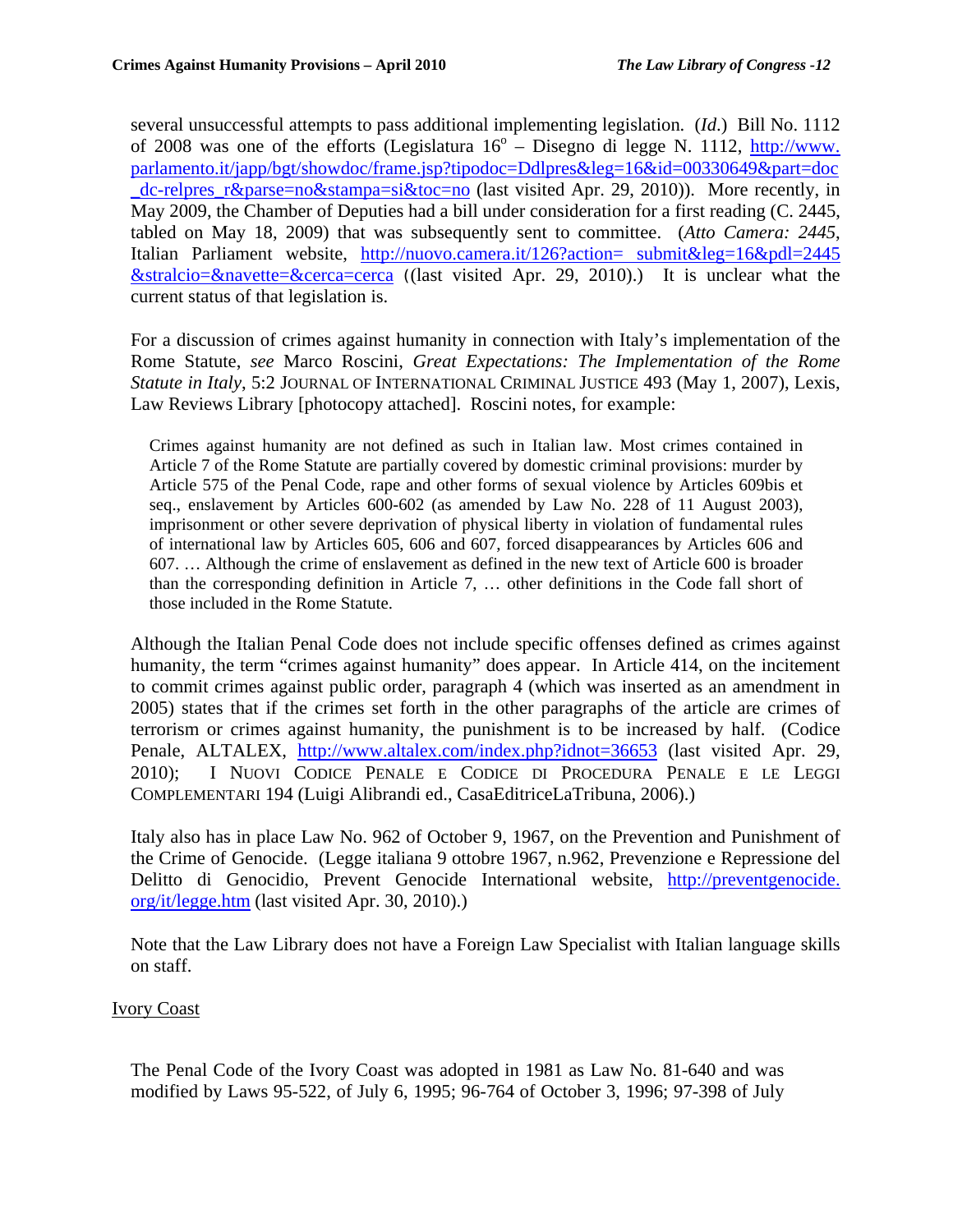11, 1997; and 98-756 of December 23, 1998. The Penal Code addresses crimes against humanity in Book II, Title I, as follows (as translated by the author):

#### CHAPTER I: Genocide

Art. 137 – A person shall be sentenced to death who, with the intent to destroy, in whole or in part, a national, ethnic, racial or religious group, commits, organizes, or gives orders to commit any of the following acts in a time of peace or war:

- 1. killing or inflicting serious bodily injuries or serious harm to the physical or mental health of members of a group, in any form whatsoever;
- 2. imposing measures intended to prevent reproduction or the survival of the offspring of members of a group; or
- 3. deportation or forcible transfer of a population.

Art. 138 – A person shall be sentenced to death who, in a time of war or occupation and in violation of human rights laws or international conventions, commits, organizes, or gives orders to commit any of the following acts against civilians:

- 1. murder, torture, inhumane treatment or causing serious bodily harm;
- 2. inflicting conditions of life calculated to bring about physical destruction;
- 3. deportation or forcible transfer of a population;
- 4. forced recruitment into the armed forces or other enemy services; or
- 5. conducting terror, taking hostages or imposing heavy punishments. [CENTRE NATIONAL DE DOCUMENTATION JURIDIQUE, CODE PENAL (Abidjan, 2000)].

#### **Japan**

There is no law in Japan to punish criminal acts as "crimes against humanity" per se. Japan ratified the Rome Statute of the International Criminal Court, but determined that existing criminal laws could cover crimes against humanity in the Rome Statute. The crimes of rape, murder, injury, arrest and confinement, and abduction will cover most crimes against humanity.

Japan has jurisdiction over crimes that cover "crimes against humanity" if they are committed in Japan, including on Japanese vessels and planes, by anyone; if they are committed by Japanese nationals abroad; and if they are committed by non-nationals against Japanese nationals abroad. (PENAL CODE, Law No. 45 of 1907, *as amended*, arts. 1, 3, 3-2.)

#### Korea, South

Article 9 of the Act on the Punishment, Etc. of Crimes Under the Jurisdiction of the International Criminal Court, Act No. 8719 (Dec. 21, 2007), contains a provision that punishes crimes against humanity. An unofficial English translation of the law is available at <http://www.iccnow.org/documents/KoreaImplementingAct.pdf>(last visited Apr. 27, 2010). According to Article 3 of the Act, its jurisdiction includes crimes committed:

- In Korea by nationals and non-nationals;
- By nationals while abroad;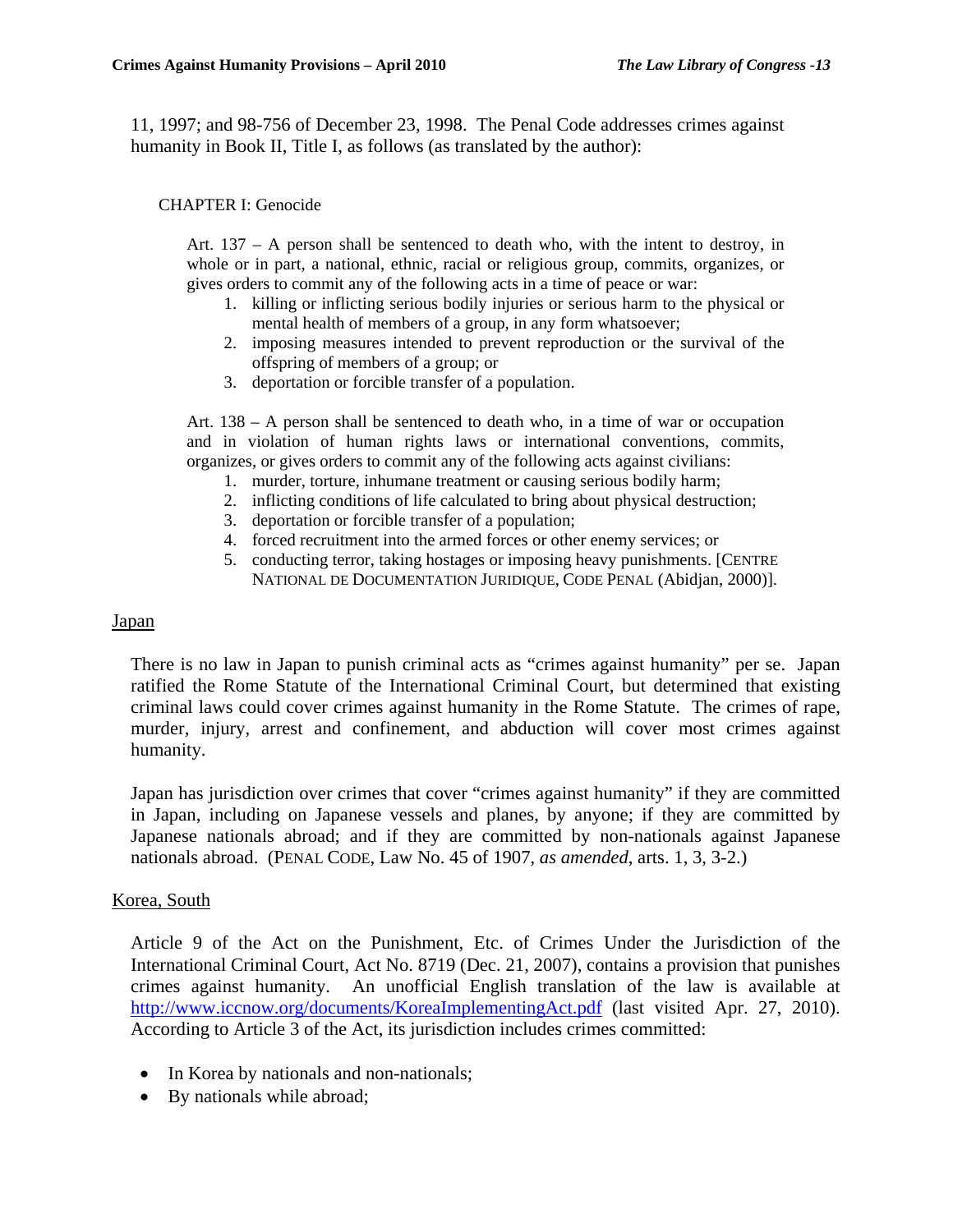- On vessels or aircraft of Korea, at any place;
- Against the country or its nationals outside the country; or
- By foreigners later present in Korea, when the crimes are "genocide etc."

#### Kyrgyzstan

The Criminal Code of Kyrgyzstan was adopted on September 21, 1998 (available in the vernacular at <http://www.legislationline.org/documents/section/criminal-codes> (last visited Apr. 28, 2010)). All individuals who commit a crime in the territory of the Kyrgyz Republic will be penalized according to this Code (*id*. art. 5). Citizens and permanent residents of the Kyrgyz Republic who commit a crime outside of its territory shall be penalized according to this Code if they were not convicted by a court of a foreign state (*id*. art. 6). Since no English translation is available, the relevant Code provisions have been summarized by the author as follows:

Section 34. Crimes Against Peace and Security of the Nation

#### Article 373. Genocide

Actions aimed at full or partial elimination of a national, ethnic, racial, or religious group conducted by murder of a member of this group, causing health damage, imposing coercive measures preventing childbirth, forcible transfer of children of the group, forcible resettlement of members of the group, or creation of other conditions aimed at physical elimination of the group shall be punished by imprisonment for a term of 12 to 20 years or by the death penalty.

#### Article 374 Ecocide

The mass destruction of flora and fauna, contamination of atmosphere and water resources, or commission of other acts able to create an environmental catastrophe shall be punished by imprisonment for a term of 12 to 20 years.

#### Article 375. Mercenaries

(1) Gathering, training, bankrolling or otherwise providing materially for a mercenary, or the use of such person in an armed conflict or any hostilities shall be punishable by imprisonment for a term of 4 to 8 years.

(2) Participation of a mercenary in an armed conflict or any hostilities shall be punished by imprisonment for a term of 3 to 7 years.

(3) The same action perpetrated by using one's official position or against a minor shall be punished by imprisonment for a term of 7 to 15 years, with or without confiscation of property.

Article 376. Attack on Persons or Institutions under International Protection.

Attacking a representative of a foreign state or international organization that is under international protection, as well as an attack on offices, residencies, or vehicles of persons under international protection if this act was committed in order to provoke a war or complicate international relations shall be punishable by imprisonment for a term of 3 to 8 years.

#### Latvia

An English translation of the Criminal Code of Latvia (adopted on May 18, 2000) can be found at <http://www.legislationline.org/documents/section/criminal-codes>(last visited Apr. 28, 2010). It provides for the prosecution of crimes against humanity and war crimes, placing relevant provisions in specific sections of the Code (Chapter 9, Sec. 71-72, 78-79). The Code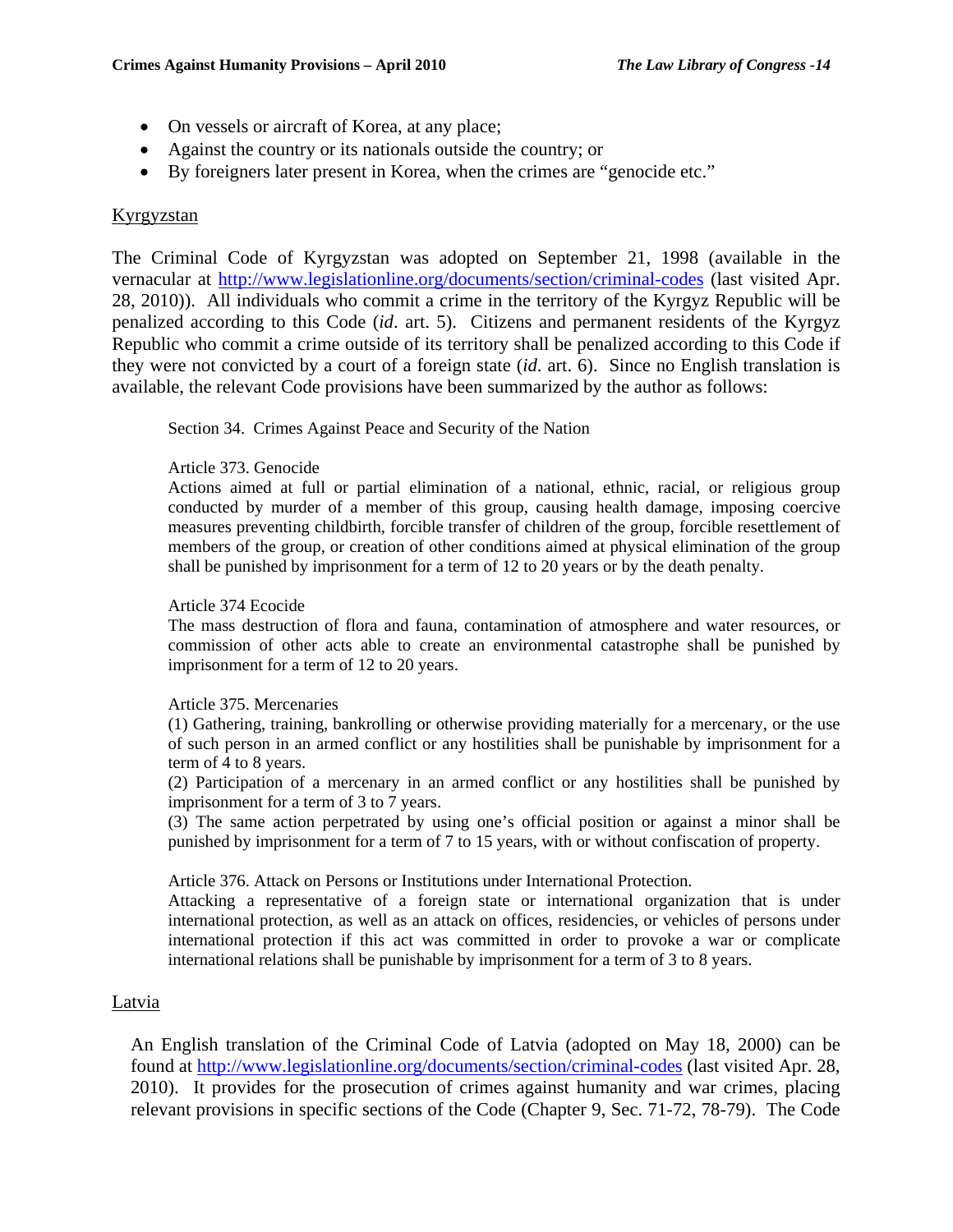subjects to liability all individuals who commit a crime in the country's territory, and subjects its own nationals and residents to liability for crimes committed outside the country, if the act is considered a crime under the laws of Latvia or of the country where the crime was committed. The Code provides for additional jurisdiction over crimes committed by anyone outside of the country against this nation's state interests, or for cases provided for in international agreements irrespective of the laws of the state where the crime was committed  $(§ 4).$ 

# **Liechtenstein**

Liechtenstein cooperates with the International Criminal Court under a Federal Act on Cooperation with the ICC (Bundesgesetz über die Zusammenarbeit mit dem Internationalen Strafgerichtshof, Oct. 20, 2004, SYSTEMATISCHE SAMMLUNG DER LIECHTENSTEINISCHEN RECHTSVORSCHRIFTEN [LR] 352; translation *available at* [http://www.nottingham.ac.uk/shared/](http://www.nottingham.ac.uk/shared/shared_hrlcicju/Lichtenstein/Liechtenstein_Law_on_Cooperation_with_the_International_Criminal_Court__2004_.doc)  [shared\\_hrlcicju/Lichtenstein/Liechtenstein\\_Law\\_on\\_Cooperation\\_with\\_the\\_International\\_Cri](http://www.nottingham.ac.uk/shared/shared_hrlcicju/Lichtenstein/Liechtenstein_Law_on_Cooperation_with_the_International_Criminal_Court__2004_.doc) minal Court 2004 .doc), but has not enacted criminal provisions on crimes against humanity or jurisdictional provisions for such crimes. While the Liechtenstein Penal Code (Strafgesetzbuch, June 24, 1987, *as amended*, LR 311.0) contains no provisions on crimes against humanity, it does contain a provision on genocide in section 321.

Criminal jurisdiction over genocide perpetrated abroad appears to be available on the basis of section 65 (1), number 2, of the Liechtenstein Penal Code, in conjunction with Article 6 of the Genocide Convention (Convention on the Prevention and Punishment of the crime of Genocide, Dec. 9, 1948, U.N. Gen Assembly Resolution 260 (iii) A, *available at* <http://www.preventgenocide.org/law/convention/text.htm>). Section 65 (1), number 2, of the Penal Code provides jurisdiction over acts committed abroad by perpetrators who were apprehended in Liechtenstein and who cannot be prosecuted in the place of commission, if Liechtenstein is under an obligation of international law to exercise such jurisdiction. Article 6 of the Genocide Convention requires the member states to exercise such jurisdiction.

## Luxembourg

Luxembourg's Law of January 9, 1985, on the Punishment of Grave Breaches of the Geneva International Conventions of August 12, 1949 (Mémorial, JOURNAL OFFICIEL DU GRAND DUCHÉ DE DE LUXEMBOURG, <http://www.legilux.public.lu/leg/a/archives/1985/0002/a002.pdf#page=8l> (last visited Apr. 27, 2010)), provides:

The following grave offenses that interfere, by action or omission, with the rights of persons or properties protected by the Conventions signed in Geneva on August 12, 1949, and approved by the Law of May 23, 1953, constitute crimes of international law:

- (1) intentional homicide;
- (2) torture or inhuman treatment, including biological experiments;
- (3) intentionally causing grave suffering or seriously encroaching upon physical integrity or health;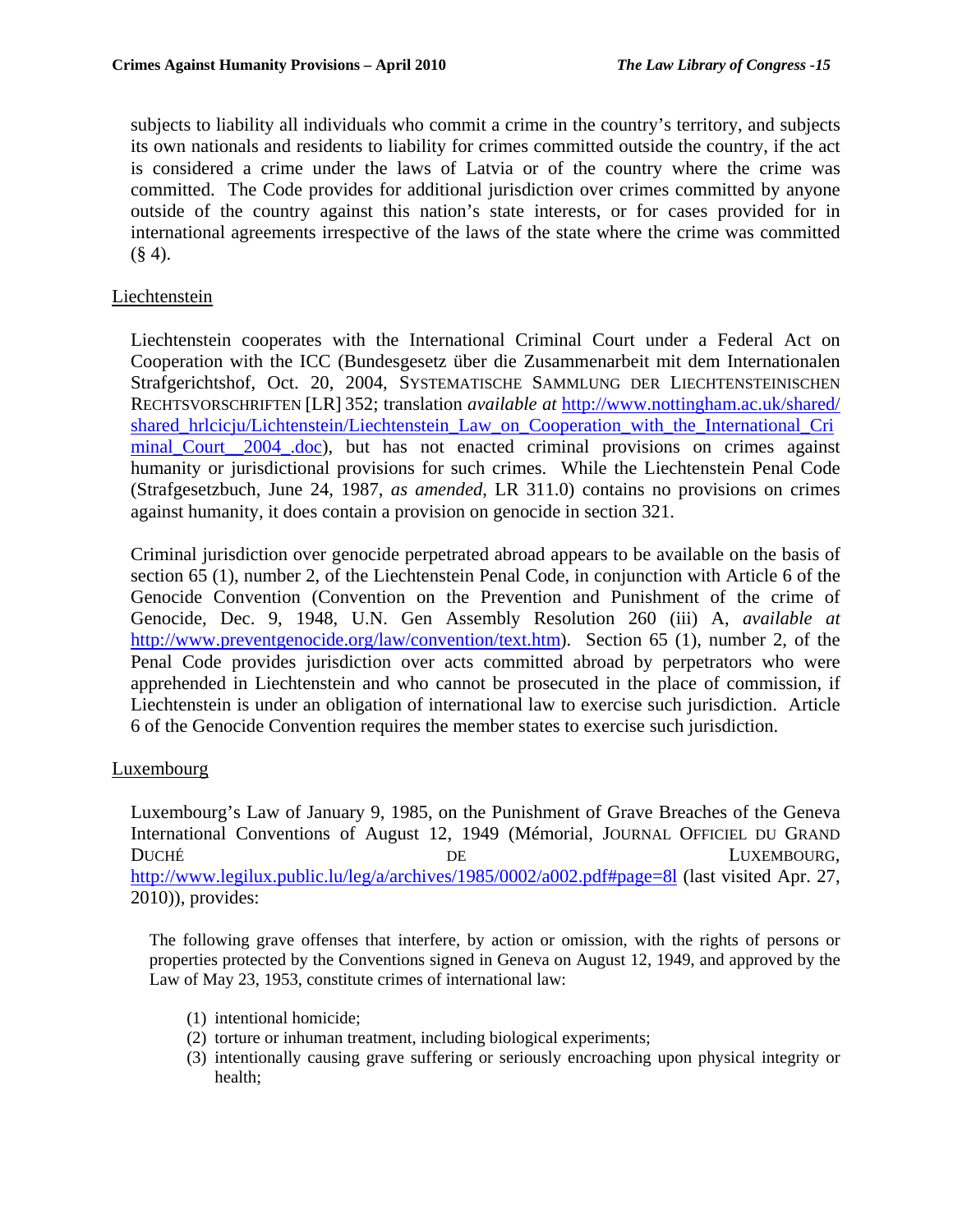- (4) forcing a person protected by the Convention Relative to the Treatment of Prisoners of War or by the Convention relative to the Protection of Civilian Persons in Time of War to serve in the enemy armed forces;
- (5) depriving a person protected by the Convention Relative to the Treatment of Prisoners of War or by the Convention Relative to the Protection of Civilian Persons in Time of War of his/her right to be regularly and impartially judged according to the rules established by these Conventions;
- (6) deporting any persons protected by the Convention Relative to the Protection of Civilian Persons in Time of War;
- (7) transferring or detaining any person protected by this Convention, if such transfer or detention is prohibited by the Convention;
- (8) taking hostages; and
- (9) destruction or appropriation of properties that are not justified by military necessity and performed on a large scale.

Offenses listed in (1), (2), and (3) are punishable by life imprisonment. Offenses listed in (4), (5), (6), (7), and (8) are punishable by imprisonment from fifteen to twenty years, or life imprisonment if they result in the death of one or several persons, an incurable illness, a permanent incapacity, the loss of one organ, or a grave mutilation. Offense (9) is punishable by ten to fifteen years of imprisonment.

Finally, Article 10 of the Law provides that "any person, who has committed, outside the territory of the Grand Duchy, a violation covered by the present law, can be prosecuted in the Grand Duchy even if he is not found here." (*Id*.)

## Mali

The Penal Code of Mali was published in the JOURNAL OFFICIEL DE LA REPUBLIQUE DU MALI as Law No. 01-079 of August 20, 2001. A copy of the relevant provisions in the vernacular is attached. The following is a brief translation.

Article 29, under the title "Crimes Against Humanity," states:

Crimes against humanity may be one of the following acts committed by a general and involving a systematic attack launched against a civilian population:

- a) murder;
- b) extermination;
- c) enslavement;
- d) deportation or forced transfer of the population;
- e) imprisonment or deprivation of physical liberty by violating the fundamental principles of international law;
- f) torture;
- g) rape, sexual slavery, forced prostitution, sterilization, forced pregnancy and all other forms of similar sexual violence; or
- h) any other inhumane act.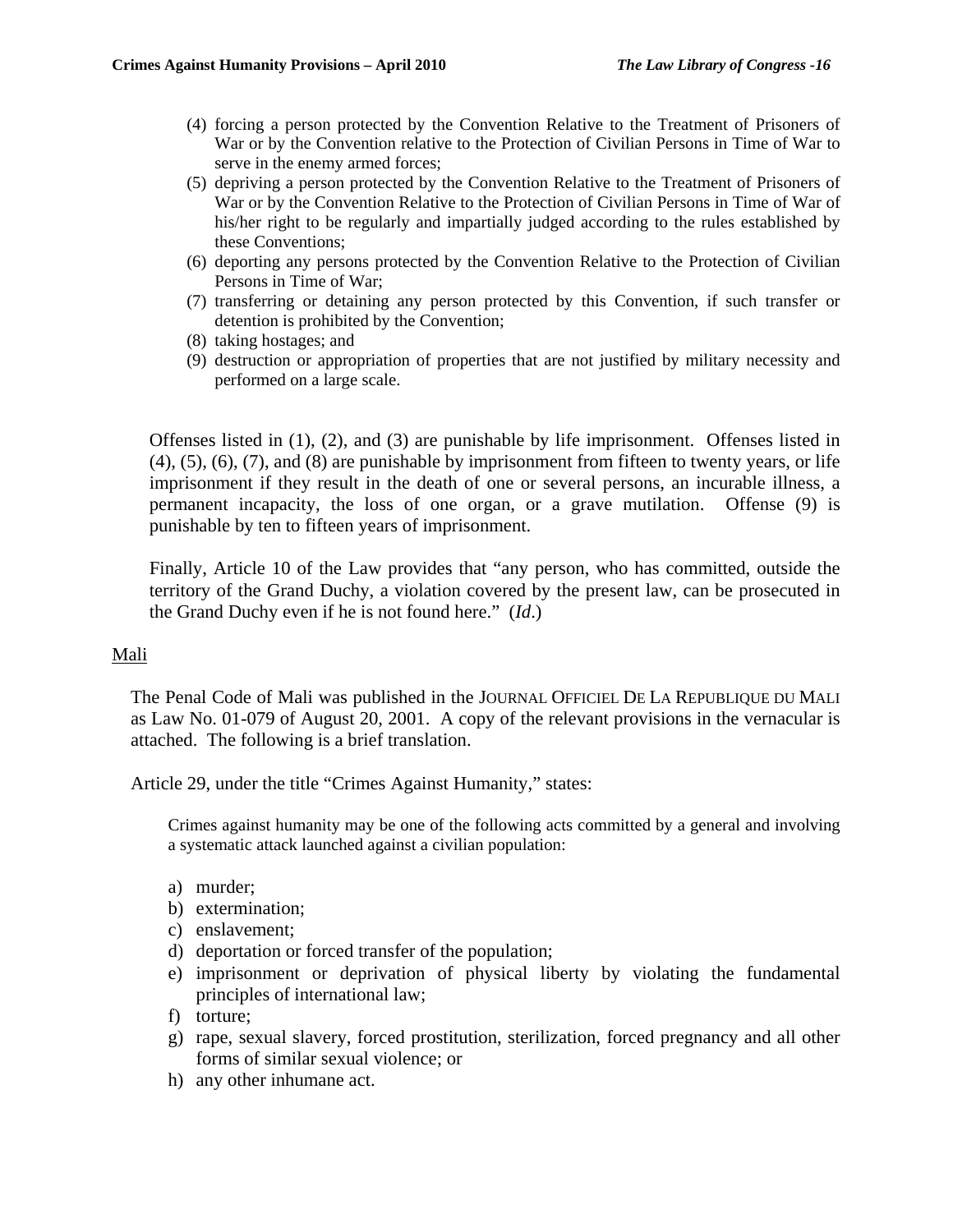Art. 32: All the crimes specified in this title shall be punished by death and are not subject to prescription.

# Malta

The relevant provisions in Maltese law on crimes against humanity are contained in the Criminal Code, Title I, Part II, Genocide, Crimes Against Humanity and War Crimes, which was added in 2002 (*available at* [http://www2.justice.gov.mt/lom/chronological\\_index.asp?](http://www2.justice.gov.mt/lom/chronological_index.asp?LangID=E&PubID=LG&PSB=P)  [LangID=E&PubID=LG&PSB=P](http://www2.justice.gov.mt/lom/chronological_index.asp?LangID=E&PubID=LG&PSB=P)).

The jurisdiction for the offenses in Title I, Part II is contained in section 54G and allows the prosecution of offenses in Malta:

(a) against any person subject to military law in terms of articles 178, 179 and 180 of the Malta Armed Forces Act even if the offense was committed outside Malta; or (b) against any citizen of Malta or permanent resident in Malta who outside Malta conspires to commit any offense under this Title even if the offense is to be committed outside Malta.

## **Mexico**

Mexico's Federal Criminal Code includes a chapter entitled "*Delitos Contra la Humanidad*," which can be roughly translated as Crimes against Humanity. This chapter comprises two legal provisions: Articles 149 and 149-Bis. Article 149 describes a crime called "*Violación de los deberes de humanidad*," which can be roughly translated as "Violation of the Duties of Humanity." Article 149-Bis describes the crime of genocide. Articles 149 and 149-Bis do not appear to include statements on the extent of jurisdiction. Time constraints prevented a determination of whether other provisions of the Federal Criminal Code address this issue. Mexico's Federal Criminal Code is available on the Mexico House of Representatives' website, http://www.diputados.gob.mx/LeyesBiblio/pdf/9.pdf (last visited on Apr. 27, 2010).

## **Netherlands**

The relevant provisions on crimes against humanity are contained in the Netherlands International Crimes Act 270, Act of 19 June 2003 Containing Rules Concerning Serious Violations of International Humanitarian Law (International Crimes Act), http://www. nottingham.ac.uk/shared/shared\_hrlcicju/Netherlands/International\_Crimes\_Act\_\_English\_.do c.

Section 2, under § 1, General Provisions, states that without prejudice to the relevant provisions of the Criminal Code and the Code of Military Law, the Dutch criminal law applies to:

(a) anyone who commits any of the crimes defined in this Act outside the Netherlands, if the suspect is present in the Netherlands;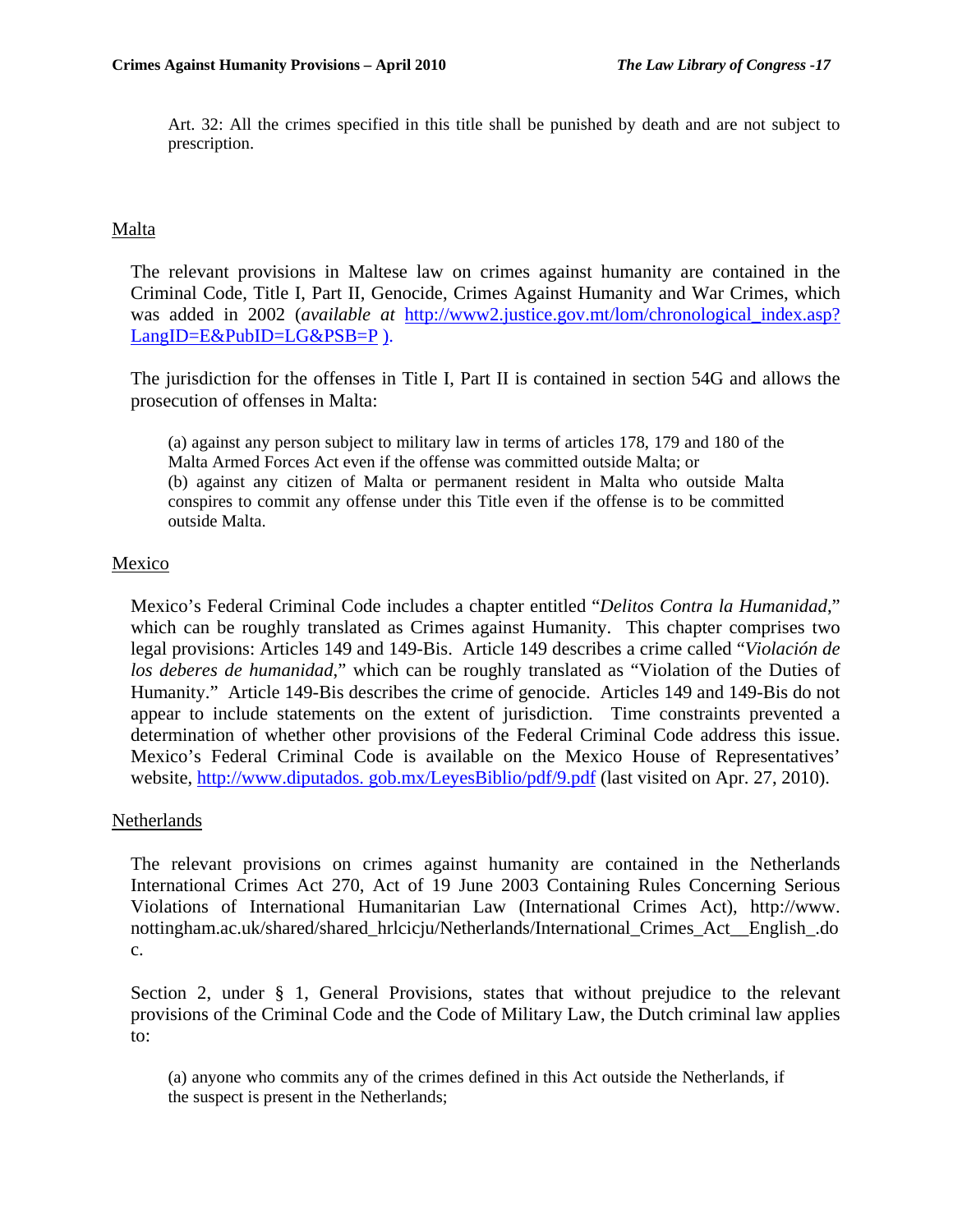(b) anyone who commits any of the crimes defined in this Act outside the Netherlands, if the crime is committed against a Dutch national; or

(c) a Dutch national who commits any of the crimes defined in this Act outside the Netherlands.

Thus, according to Human Rights Watch:

Dutch courts can exercise universal jurisdiction over genocide, war crimes, crimes against humanity, and torture provided that the perpetrator is present in the Netherlands and that the crimes were committed after the entry into force of the act on October 1, 2003 [International Crimes Act, sections 2 (1) (a), (c), 2 (3), in conjunction with sections 3 to 8 and section 10 defining the crimes. The introduction to the act emphasizes that the provisions of the act cannot be applied ex post facto.] …. International crimes committed before that date have to be dealt with under previous law, the Wartime Offenses Act of July 10, 1952, the Genocide Convention Implementation Act of 1964 and the Act implementing the Convention against Torture of 1988. [HUMAN RIGHTS WATCH, UNIVERSAL JURISDICTION IN EUROPE (June 27, 2006), *available at* [http://www.hrw.org/en/reports/2006/06/27/universal-jurisdiction-europe-0?print#\\_ftn359.](http://www.hrw.org/en/reports/2006/06/27/universal-jurisdiction-europe-0?print#_ftn359)]

Note that the Law Library does not have a specialist with Dutch language skills on staff.

#### New Zealand

The following legislation refers to proceedings involving crimes against humanity:

• International Crimes and International Criminal Court Act [ICICCA] 2000, *available at* <http://www.legislation.govt.nz/act/public/2000/0026/latest/DLM63091.html> (a PDF version of the legislation is also available on this website).

This Act provides that a person may be charged with committing a crime against humanity (within the definition of Article 7 of the Rome Statute of the International Criminal Court), whether the offense was committed in New Zealand or elsewhere, and if convicted is liable to imprisonment in New Zealand. (ICICCA § 10.) The Attorney-General's consent is required for proceedings to be brought under this provision. (*Id*. § 13.) New Zealand courts have jurisdiction regardless of the nationality of the accused, whether or not any forming part of the offense occurred in New Zealand, and whether or not the accused was in New Zealand "at the time that the act constituting the offence occurred or at the time a decision was made to charge the person with an offence."  $(Id. \S 8(1)(c)$ .)

The Act also sets out the procedural requirements relating to New Zealand's cooperation with, and provision of assistance to, the International Criminal Court.

## Nigeria

Nigeria signed the Rome Statute on June 2000, and ratified it on September 2001. (*See*  Coalition for International Criminal Court portal, [http://www.coalitionfortheicc.org/](http://www.coalitionfortheicc.org/?mod=country&iduct=128) [?mod=country&iduct=128](http://www.coalitionfortheicc.org/?mod=country&iduct=128) (last visited Apr. 27, 2010)). This, however, is not sufficient to make the Rome Statute applicable in Nigeria. The Nigerian Constitution requires that all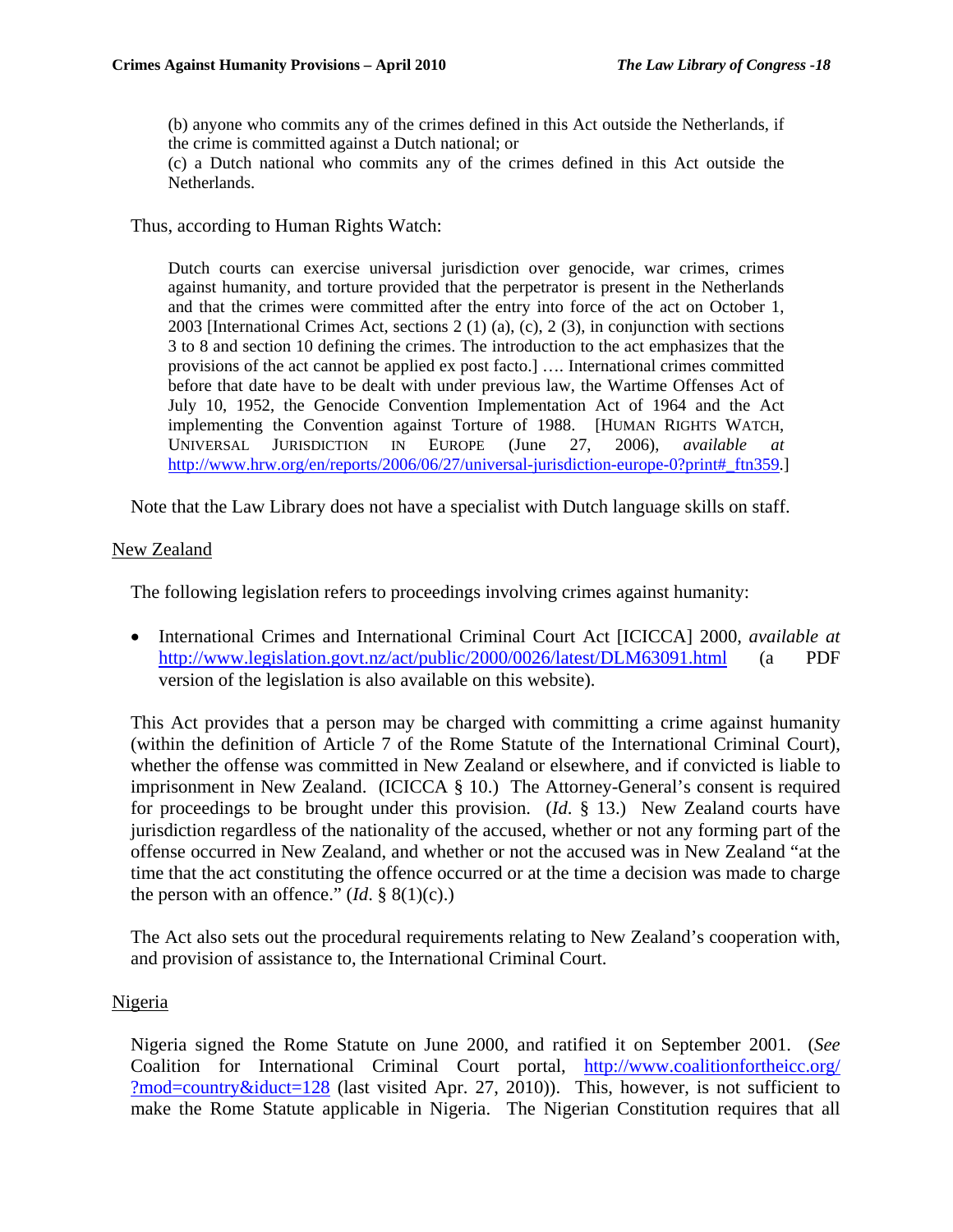treaties, in order to have the force of law in Nigeria, have to be enacted by the National Assembly. (CONSTITUTION OF THE FED. REP. OF NIGERIA  $\S$  12 (1999)). There is currently a bill, The Rome Statute (Ratification and Jurisdiction) Bill, for the implementation of the Rome Statute in Nigeria, but it has not yet been enacted into law.

# Norway

Relevant provisions of Norwegian law on crimes against humanity are contained in Law No. 4 of March 7, 2008, Act Amending the Penal Code 20 May 2005 No. 28, etc. (Aggravating and mitigating circumstances, genocide, national independence, terrorism, peace, order and security, and public authorities).[Lov om endringer i straffeloven 20. mai 2005 nr. 28 mv. (skjerpende og formildende omstendigheter, folkemord, rikets selvstendighet, terrorhandlinger, ro, orden og sikkerhet, og offentlig myndighet (JD), 7 mars 2008 nr. 4], [in Norwegian], *available at* [http://www.lovdata.no/cgi-wift/ldles?ltdoc=/all/nl-20080307-](http://www.lovdata.no/cgi-wift/ldles?ltdoc=/all/nl-20080307-004.html) [004.html.](http://www.lovdata.no/cgi-wift/ldles?ltdoc=/all/nl-20080307-004.html) For a draft translation of Chapter 16, Genocide, crimes against humanity and war crimes, *see* [http://www.adh-geneva.ch/RULAC/pdf\\_state/draft-chapter-16.pdf](http://www.adh-geneva.ch/RULAC/pdf_state/draft-chapter-16.pdf).

The Chapter 16 provisions appear to apply to any person who commits the acts listed. According to Human Rights Watch, moreover:

[A]rticle 12.4 of the Norwegian General Civil Penal Code (Criminal Code) enables the prosecution of non-nationals for crimes committed overseas—including international crimes—provided the criminal acts amount to a crime under Norwegian criminal law. Article 12.4 provides that Norwegian criminal law shall be applicable to acts committed abroad by a foreigner when the act either constitutes murder, assault and certain other crimes under Norwegian law, or "is a felony also punishable according to the law of the country in which it is committed, and the offender is resident in the realm or is staying therein" [Criminal Code 1982 art. 12.4]. [HUMAN RIGHTS WATCH, UNIVERSAL JURISDICTION IN EUROPE (June 27, 2006), *available at* [http://www.hrw.org/en/](http://www.hrw.org/en/reports/2006/06/27/universal-jurisdiction-europe-0?print#_ftn359)  [reports/2006/06/27/universal-jurisdiction-europe-0?print#\\_ftn359](http://www.hrw.org/en/reports/2006/06/27/universal-jurisdiction-europe-0?print#_ftn359).] [Note: this was published before the adoption of Law No. 4 of 2008.]

Note that the Law Library does not have a specialist with Norwegian language skills on staff.

# Peru

Peru ratified the Rome Statute on September 15, 2001 (EL PERUANO, Sept. 16, 2001, *available at* <http://www.congreso.gob.pe/ntley/Imagenes/Leyes/27517.pdf>). Its Criminal Code contains Articles 319-322 on crimes against humanity ([http://www.congreso.gob.pe/ ntley/Imagenes/](http://www.congreso.gob.pe/ntley/Imagenes/Leyes/26926.pdf)  [Leyes/26926.pdf](http://www.congreso.gob.pe/ntley/Imagenes/Leyes/26926.pdf) (last visited Apr. 28, 2010)).

Articles 554-566 of the Code of Criminal Procedure address cooperation with the ICC ([http://www.iccnow.org/documents/CPP\\_Peru\\_legis\\_coop.pdf](http://www.iccnow.org/documents/CPP_Peru_legis_coop.pdf) (last visited Apr. 28, 2010)).

According to news reports, a bill is pending in the Peruvian Congress on the Amendment of the Criminal Code. Among the provisions under consideration is the implementation of the Rome Statute to punish crimes against humanity according to international standards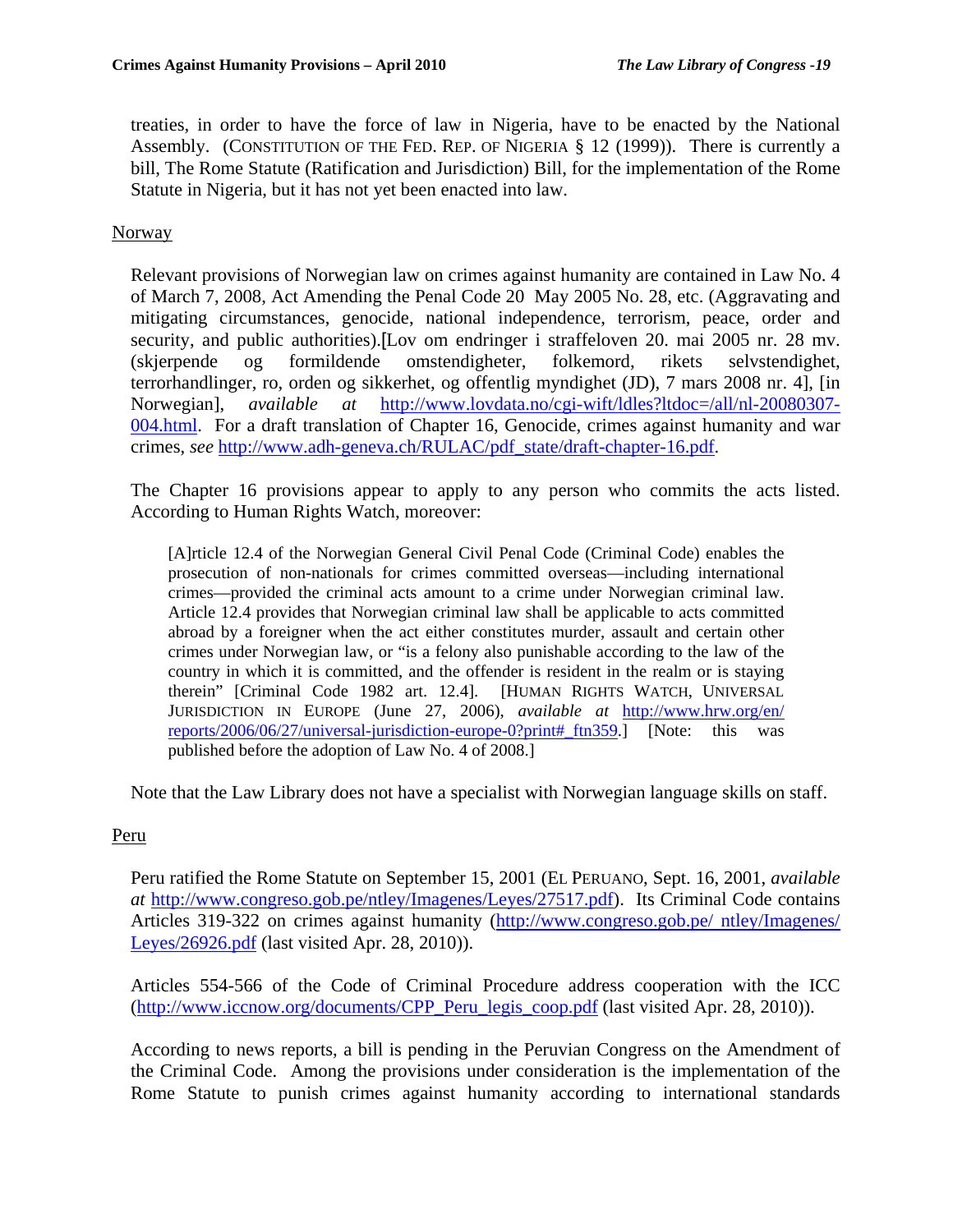(*Plantean adecuar Código Penal al Estatuto de Roma*, ELCOMERCIO.PE, Apr. 13, 2009, [http://elcomercio.pe/impresa/notas/plantean-adecuar-codigo-penal-al-estatuto-roma/20090413/](http://elcomercio.pe/impresa/notas/%20plantean-adecuar-codigo-penal-al-estatuto-roma/20090413/272507)  [272507](http://elcomercio.pe/impresa/notas/%20plantean-adecuar-codigo-penal-al-estatuto-roma/20090413/272507) (last visited Apr. 28, 2010)).

## Poland

The Polish Criminal Code, adopted on July 6, 1997, can be found in the vernacular online at <http://www.legislationline.org/documents/section/criminal-codes> (last visited Apr. 28, 2010). It is applicable to all crimes committed in the territory of Poland (Criminal Code art. 5). Foreign and stateless individuals are punishable under the Code for crimes committed outside the country against Poland's state interests and for cases provided for in international agreements irrespective of the laws of the state where the crime was committed (*id*. art. 110). No English translation is available. Therefore, relevant portions of the Code have been summarized by the author as follows:

Chapter XVI: Offenses Against Peace, Humanity and War Offenses

Art. 118, § 1. Any person who, with the intent to destroy, in whole or in part, a national, ethnic, racial, political or religious group or a group of persons with a definite philosophical conviction, kills a member of the group or causes serious harm to the health of a member of the group, shall be punished with imprisonment for a time not shorter than 12 years, with imprisonment for 20 years, or with imprisonment for life.

§ 2. Any person who, with the intent mentioned in § 1, inflicts on persons belonging to such a group conditions of life calculated to bring about its biological destruction, or imposes measures intended to prevent births within the group, or forcibly transfers children of the group to another group, shall be punished with imprisonment for a time not shorter than five years, or with imprisonment for 25 years.

§ 3. Any person who attempts to commit the offense mentioned in §§ 1 or 2, shall be punished with imprisonment for a time not shorter than three years.

Chapter XVI also provides for the punishment of persons convicted for crimes of aggression, crimes against humanity and war crimes. Acts covered by the provisions of this chapter include the use of weapons of mass destruction, the unlawful production, stockpiling, acquisition, transport or sale of weapons, the use of prohibited means of warfare, the killing of protected persons, the unlawful destruction of cultural property and the misuse of recognized emblems, neutral or enemy flags, and military emblems.

## Portugal

Law No. 31 of July 22, 2004, adapts the Portuguese Penal Law to the Rome Statute of the International Criminal Court, to criminalize conduct that constitutes a crime against humanity. (Lei No. 31/2004, de 22 de Julho (in Portuguese), *available at* the website of the Portuguese Public Prosecutor's Office [*Ministério Público, Procuradoria-Geral Distrital de Lisboa*] [PPPO], [http://www.pgdlisboa.pt/pgdl/leis/lei\\_mostra\\_articulado.php?nid=123&tabela=leis.](http://www.pgdlisboa.pt/pgdl/leis/lei_mostra_articulado.php?nid=123&tabela=leis))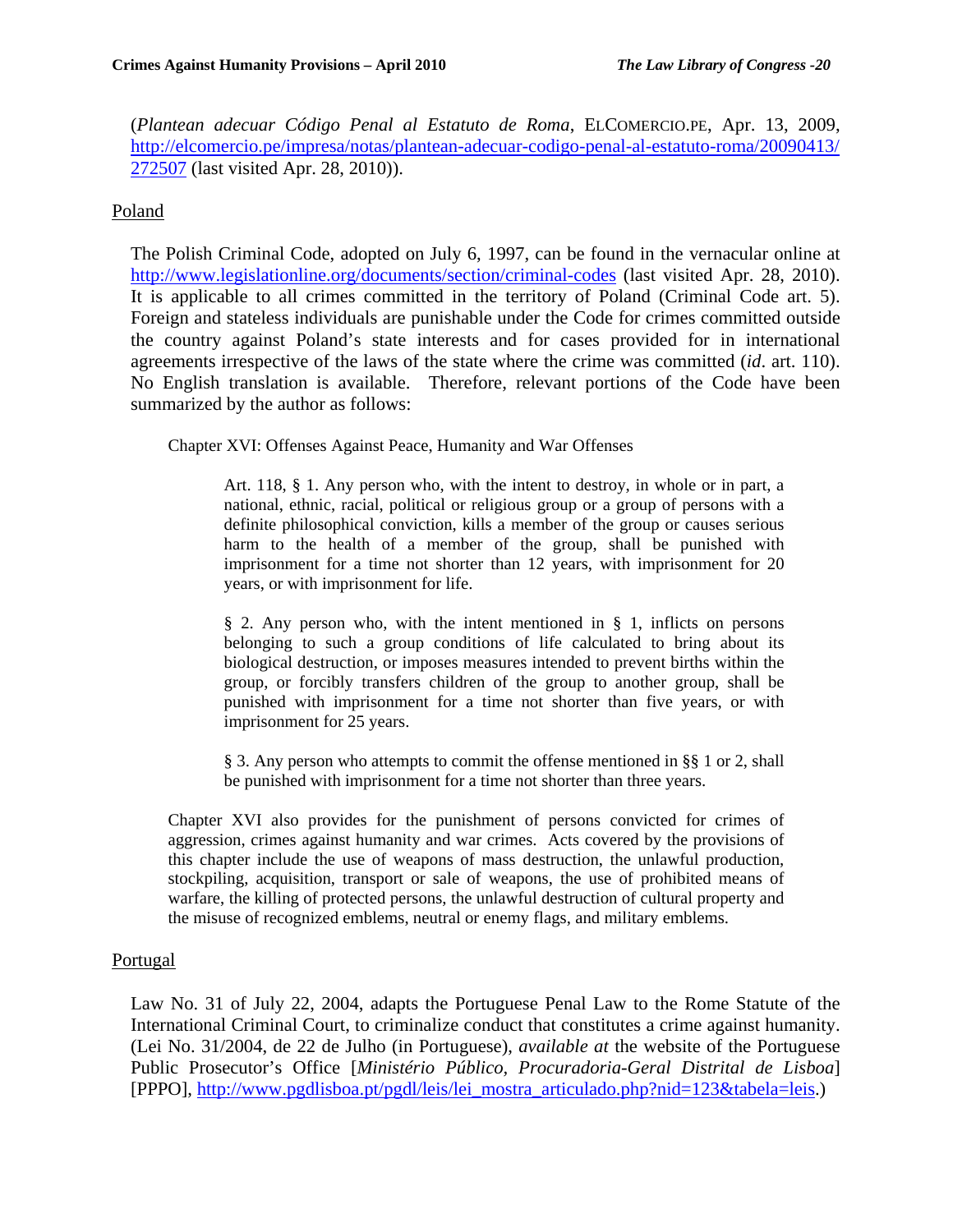Law No. 31 amended, inter alia, Article 5 of Portugal's Penal Code (CÓDIGO PENAL, Decreto-Lei No. 48/1995, de 15 de Março (in Portuguese), *last amended by* Law No. 61/2008 of Oct. 31, *available at* the PPPO website, [http://www.pgdlisboa.pt/pgdl/leis/lei\\_mostra\\_](http://www.pgdlisboa.pt/pgdl/leis/lei_mostra_articulado.php?nid=109&tabela=leis)  [articulado.php? nid=109&tabela=leis](http://www.pgdlisboa.pt/pgdl/leis/lei_mostra_articulado.php?nid=109&tabela=leis)), which determines that, except when there is a treaty or international convention to the contrary, Portuguese law is still applicable to acts practiced outside the national territory (Penal Code, art. 5(1)) when they constitute the crimes foreseen in Articles 159 (slavery); 160 (trafficking in persons); 169 (pimping); 172 (sexual abuse of dependent minors); 173 (practice of sexual acts with adolescents); and 176 (pornography with minors), as long as the agent can be found in Portugal and cannot be extradited (Law No. 31, art. 2).

The Penal Code was subsequently amended by Law No. 59 of September 4, 2007, which included in Article 5 the crimes foreseen in Articles 161 (kidnapping); 171 (sexual abuse of children); 175 (pimping of minors); 278 (damage against nature); 279 (pollution); and 280 (pollution with imminent danger) of the Penal Code. (Lei No. 59/2007, de 4 de Setembro art. 1 (in Portuguese), *available at* the PPPO website, [http://www.pgdlisboa.](http://www.pgdlisboa.pt/pgdl/leis/lei_mostra_articulado.php?nid=930&tabela=leis&ficha=1&pagina=1)  [pt/pgdl/leis/lei\\_mostra\\_articulado.php?nid=930&tabela=leis&ficha=1&pagina=1.](http://www.pgdlisboa.pt/pgdl/leis/lei_mostra_articulado.php?nid=930&tabela=leis&ficha=1&pagina=1))

# Slovakia

Slovakia's Criminal Code (adopted in July 2005) can be found in the vernacular through a website of the publisher of the official gazette, at: http://www.zbierka. sk/zz/predpisy/default.aspx?PredpisID=18749&FileName=05-z300&Rocnik=2005&# xml=http://www.zbierka.sk/zz/predpisy/default.aspx?HitFile=True&FileID=323&Flags=160& IndexFile=zz05&Text=300/2005 (last visited Apr. 29, 2010). Because it is not available in English translation, a summary of the Code's relevant provisions follows:

Articles 4-7 of the Code establish jurisdiction over all crimes committed by anyone in the territory of the Slovak Republic, outside of the Slovak Republic against its interests, and for crimes the prosecution of which is required by international treaties signed by the Slovak Republic if an individual was not convicted for the crime abroad.

Chapter 12 of the Code provides for the prosecution of crimes against peace, humanity, and war crimes. Article 418 prosecutes genocide, which is defined as the intentional elimination of a group of people because of their national, ethnic, racial, or religious origin. This crime is punishable by imprisonment for a term of twenty to twenty-five years, or by life in prison if the crime was committed by an official or with other aggravating circumstances.

This Chapter also includes provisions outlawing terrorism (Criminal Code art. 419); the use of torture, which is punished by imprisonment for a term of three to twelve years (*id*. art. 420); and hate crimes (*id*. arts. 423, 424). It has a special provision punishing the commission of those crimes specified in Article 7 of the Rome Statute on the International Criminal Court (*id*. art. 425). These crimes are punishable by imprisonment for a term of twelve to twenty years.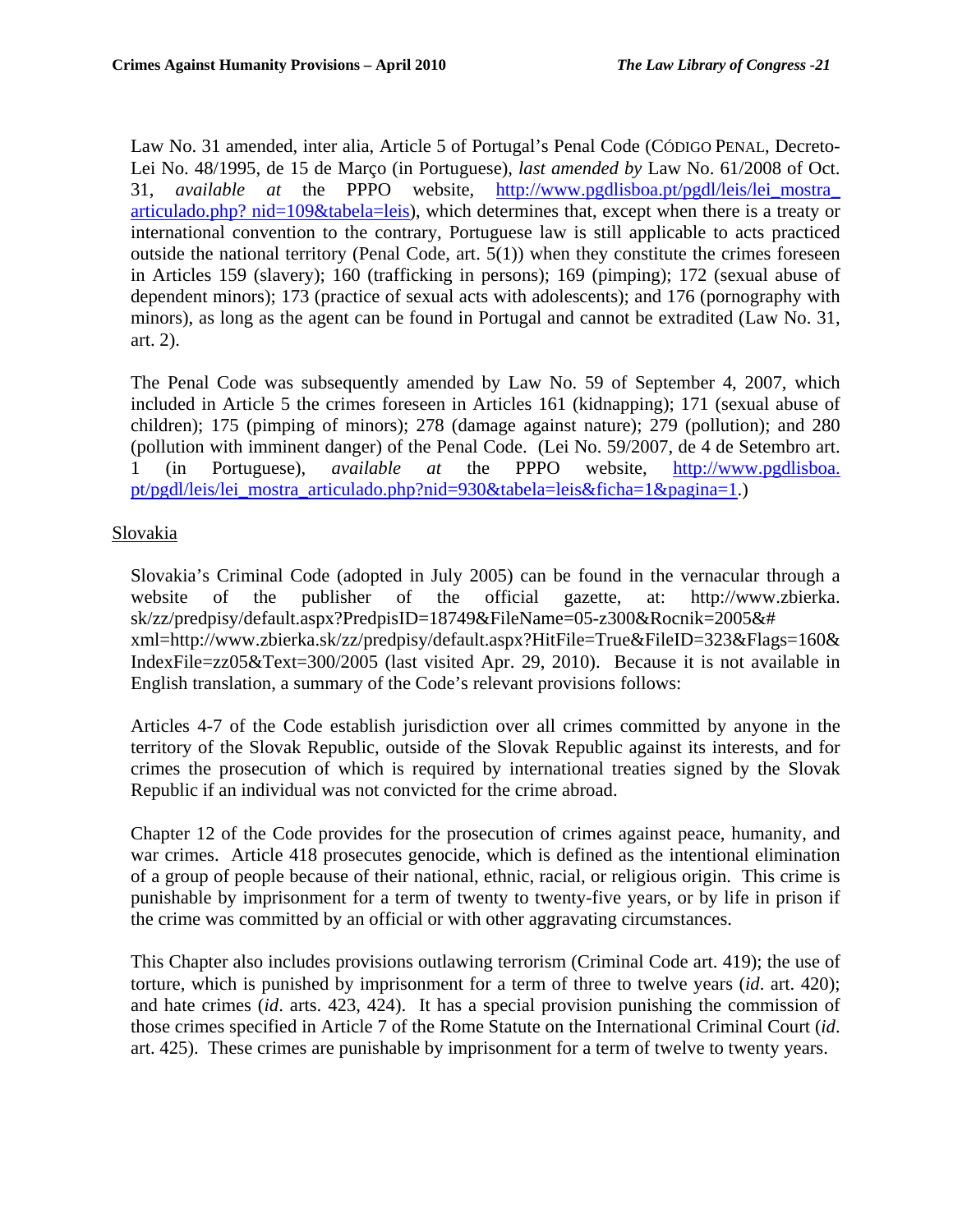#### Slovenia

Slovenia's Criminal Code (adopted in March 1994, amended as of June 15, 2005) can be found in translation from the U.N. Development Program website at [http://km.undp.sk/uploads](http://km.undp.sk/uploads/public/File/AC_Practitioners_Network/Slovenia_Criminal_Code.doc)  [/ public/File/AC\\_Practitioners\\_Network/Slovenia\\_Criminal\\_Code. doc](http://km.undp.sk/uploads/public/File/AC_Practitioners_Network/Slovenia_Criminal_Code.doc) (last visited Apr. 28, 2010). It provides for the prosecution of crimes against humanity and war crimes, placing relevant provisions in specific sections of the Code (Chapter 35, arts. 373-375). A jurisdiction note is not available but following the continental legal tradition it appears to prosecute all crimes committed in Slovenia and crimes committed by Slovenian nationals and residents abroad.

#### South Africa

The applicable law in South Africa concerning crimes against humanity is the Implementation of the Rome Statute of the International Criminal Court, Act No. 27 of 2002 (*available at* the South African government portal, http://www.info.gov.za/gazette/acts/2002/a27-02.pdf (official source)).

South African courts assume jurisdiction over a crime of genocide, a crime against humanity, or a war crime if:

- The crime was committed in South African territory;
- The suspect is a South African citizen;
- The suspect is a resident of South Africa;
- The suspect, after having committed the alleged crime, is present in South African territory; or
- The alleged crime was committed against a South African citizen or resident. (*Id*.  $§$  4(3).

## **Spain**

Spain ratified the Rome Statute on October 4, 2000 (BOLETIN OFICIAL DEL ESTADO, Oct. 5, 2000, *available at* <http://www.boe.es/boe/dias/2000/10/05/pdfs/A34138-34140.pdf>).

Organic Law 15/2003 (*available at* [http://www.boe.es/boe/dias/2003/11/26/pdfs/A41842-](http://www.boe.es/boe/dias/2003/11/26/pdfs/A41842-41875.pdf) [41875.pdf](http://www.boe.es/boe/dias/2003/11/26/pdfs/A41842-41875.pdf) (last visited Apr. 27, 2010)) amended the Spanish Criminal Code (*available at*  [http://www.iccnow.org/documents/Spain\\_ImplementingLegislation\\_Aug05.pdf](http://www.iccnow.org/documents/Spain_ImplementingLegislation_Aug05.pdf) (last visited Apr. 27, 2010)) to include a chapter on crimes against humanity (arts. 607 bis to 616 bis).

Article 23.4 of the Organic Law on the Judicial Branch, Law 6/1985 of July 1, 1985 (*available at* [http://noticias.juridicas.com/base\\_datos/Admin/lo6-1985.l1t1.html#a23](http://noticias.juridicas.com/base_datos/Admin/lo6-1985.l1t1.html#a23) (last visited Apr. 28, 2010)) establishes the universal jurisdiction of Spanish courts in cases of crimes against humanity. This provision is currently under consideration for amendment to restrict it.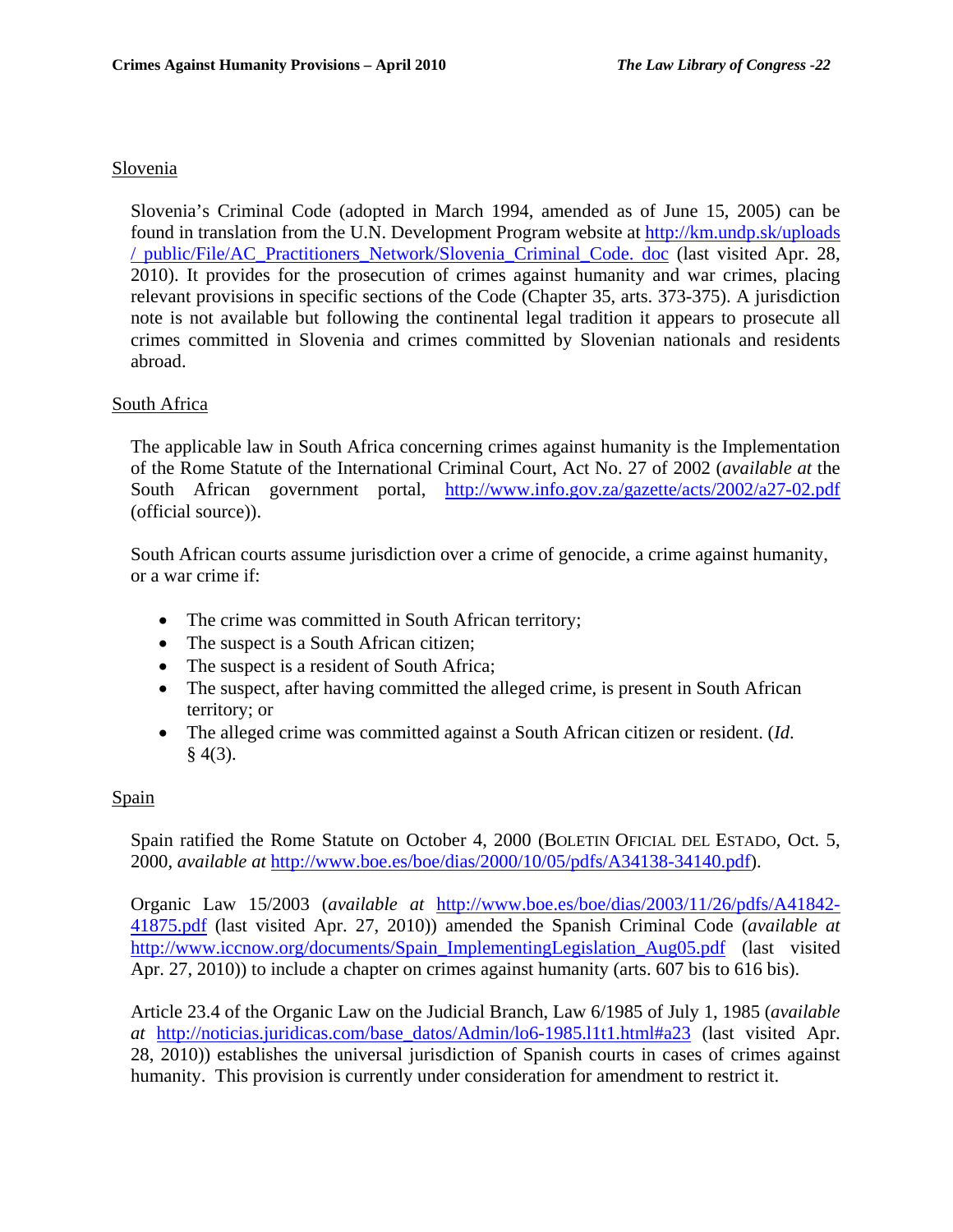Additional information from an article by Professor José Acosta-Estévez (*in* THE NEW CHALLENGES OF HUMANITARIAN LAW IN ARMED CONFLICTS 269 (P.A. Fernandez-Sanchez ed., 2005) is attached. The Center for Justice and Accountability also provides information, in English, on its website (<http://www.cja.org/article.php?id=472> (last visited Apr. 27, 2010)).

# Sweden

According to an article published in the INTERNATIONAL CRIMINAL LAW REVIEW (Mark Klamberg*, International Criminal Law in Swedish Courts: The Principle of Legality in the*  Arklöv *Case*, 9 INT'L CRIM. L. REV. 395-409 (2009)), Swedish courts directly apply international law, so that treaties and customary international law on humanitarian issues are used to determine whether a crime against international law has been committed. Under Chapter 22, Section 6, of the Swedish Penal Code, this jurisdiction applies to serious violations of international law, which includes attacks on civilians. (Swedish Penal Code, 1962, as translated in 1999, [http://www.sweden.gov.se/content/1/c6/01/51/94/ add334ba.pdf](http://www.sweden.gov.se/content/1/c6/01/51/94/add334ba.pdf) (last visited Apr. 26, 2010).)

In general, the Code applies to crimes committed in Sweden and to those outside the country under a number of circumstances, including when the minimum punishment for the crime under Swedish law is imprisonment for four years (Penal Code, ch. 1, § 3 (7)).

Sweden criminalized genocide in a separate law, the Genocide Act (art. 169 of the SWEDISH STATUTE BOOK, Act of Mar. 20, 1963), but is now considering replacing it with a new Swedish Act of International Crimes. (Klamberg, *supra*, at 399). There is no separate specific law on crimes against humanity; the government has argued that such offenses are already part of the criminal law of the country. Torture is to be punished as a form of assault. (*Id*. at 398.)

# **Switzerland**

Switzerland cooperates with the International Criminal Court under a Federal Act on Cooperation with the ICC (Bundesgesetz über die Zusammenarbeit mit dem Internationalen Strafgerichtshof, June 22, 2001, SYSTEMATISCHE SAMMLUNG DES BUNDESRECHTS [SR] 351.6, translation *available at* [http://www.nottingham.ac.uk/shared/shared\\_hrlcicju/Switzerland/](http://www.nottingham.ac.uk/shared/shared_hrlcicju/Switzerland/Federal_Law_on_Co-Operation_with_the_International_Criminal_Court.pdf)  [Federal\\_Law\\_on\\_Co-Operation\\_with\\_the\\_International\\_Criminal\\_Court.pdf\)](http://www.nottingham.ac.uk/shared/shared_hrlcicju/Switzerland/Federal_Law_on_Co-Operation_with_the_International_Criminal_Court.pdf) but has not enacted Swiss criminal provisions on crimes against humanity or jurisdictional provisions for such crimes. While the Swiss Penal Code (Strafgesetzbuch, Dec. 21, 1937, *as amended*, SR 311.0) contains no provisions on crimes against humanity, it does contain a provision on genocide that also provides Swiss criminal jurisdiction over the offense if it was committed abroad and the perpetrator was apprehended in Switzerland but cannot be extradited (*id*. art. 264).

# Trinidad and Tobago

The relevant provisions on crimes against humanity in Trinidad and Tobago law are found in the International Criminal Court Act 2006, 2006 Trin. and Tob. Laws, No. 4, § 10 (*available*